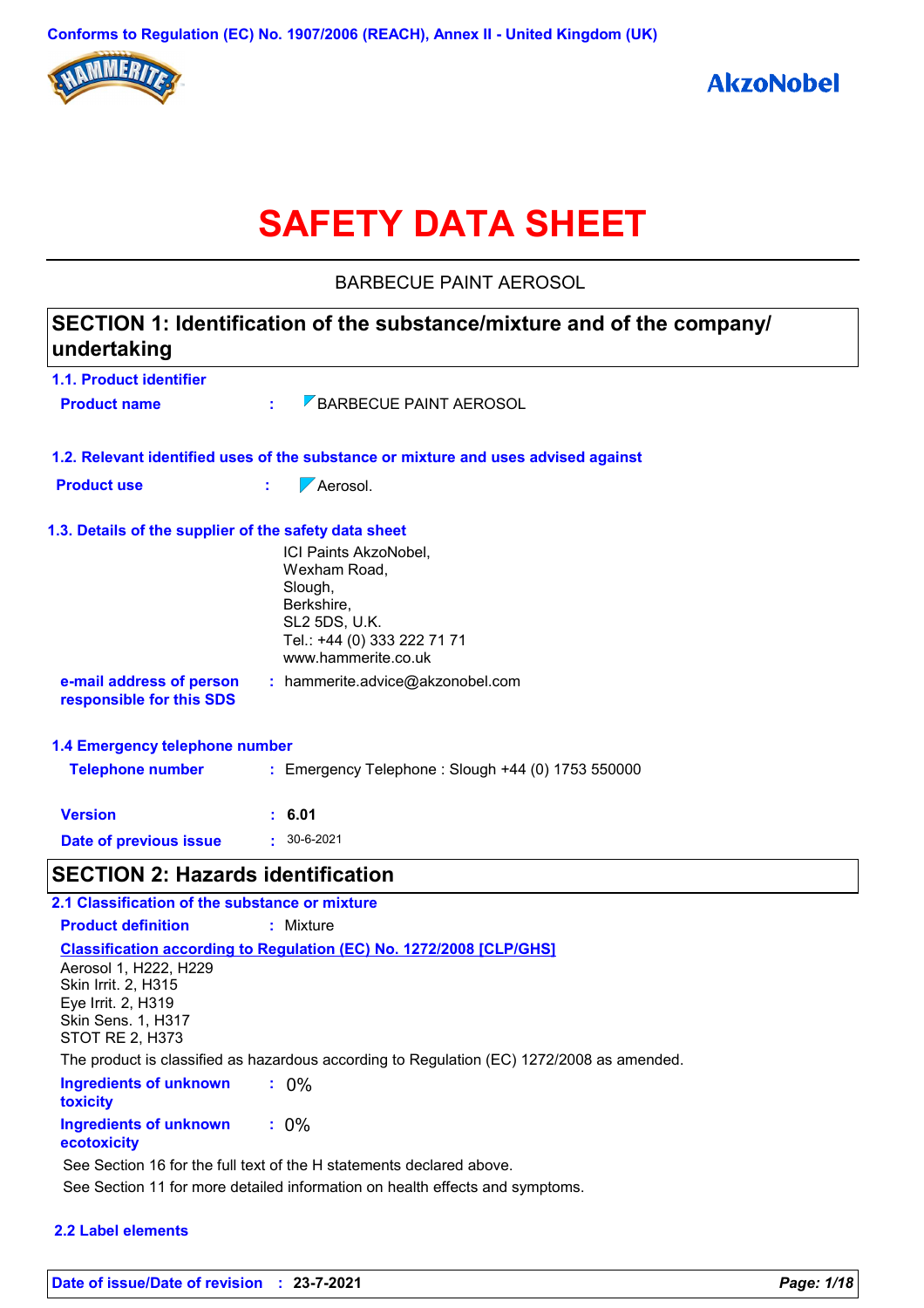# **SECTION 2: Hazards identification**

| <b>Hazard pictograms</b>                                                                                                                                        |                                                                                                                                                                                                                                                                                                                                                                                                                                                                                                                            |
|-----------------------------------------------------------------------------------------------------------------------------------------------------------------|----------------------------------------------------------------------------------------------------------------------------------------------------------------------------------------------------------------------------------------------------------------------------------------------------------------------------------------------------------------------------------------------------------------------------------------------------------------------------------------------------------------------------|
| <b>Signal word</b>                                                                                                                                              | : Danger                                                                                                                                                                                                                                                                                                                                                                                                                                                                                                                   |
| <b>Hazard statements</b>                                                                                                                                        | : H222, H229 - Extremely flammable aerosol. Pressurised container: may burst if<br>heated.<br>H315 - Causes skin irritation.<br>H317 - May cause an allergic skin reaction.<br>H319 - Causes serious eye irritation.<br>H373 - May cause damage to organs through prolonged or repeated exposure.                                                                                                                                                                                                                          |
| <b>Precautionary statements</b>                                                                                                                                 |                                                                                                                                                                                                                                                                                                                                                                                                                                                                                                                            |
| <b>General</b>                                                                                                                                                  | : P102 - Keep out of reach of children.<br>P101 - If medical advice is needed, have product container or label at hand.                                                                                                                                                                                                                                                                                                                                                                                                    |
| <b>Prevention</b>                                                                                                                                               | : P280 - Wear protective gloves. Wear eye or face protection.<br>P210 - Keep away from heat, hot surfaces, sparks, open flames and other ignition<br>sources. No smoking.<br>P211 - Do not spray on an open flame or other ignition source.<br>P260 - Do not breathe dust or mist.<br>P264 - Wash hands thoroughly after handling.<br>P251 - Do not pierce or burn, even after use.                                                                                                                                        |
| <b>Response</b>                                                                                                                                                 | : P314 - Get medical advice/attention if you feel unwell.<br>P362 + P364 - Take off contaminated clothing and wash it before reuse.<br>P302 + P352 - IF ON SKIN: Wash with plenty of water.<br>P333 + P313 - If skin irritation or rash occurs: Get medical advice or attention.<br>P305 + P351 + P338 - IF IN EYES: Rinse cautiously with water for several minutes.<br>Remove contact lenses, if present and easy to do. Continue rinsing.<br>P337 + P313 - If eye irritation persists: Get medical advice or attention. |
| <b>Storage</b>                                                                                                                                                  | : P410 + P412 - Protect from sunlight. Do not expose to temperatures exceeding 50<br>°C/122 °F.                                                                                                                                                                                                                                                                                                                                                                                                                            |
| <b>Disposal</b>                                                                                                                                                 | : P501 - Dispose of contents and container in accordance with all local, regional,<br>national or international regulations.                                                                                                                                                                                                                                                                                                                                                                                               |
| <b>Hazardous ingredients</b>                                                                                                                                    | Reaction Mass of Ethylbenzene and M-Xylene and P-Xylene<br>maleic anhydride                                                                                                                                                                                                                                                                                                                                                                                                                                                |
| <b>Supplemental label</b><br>elements                                                                                                                           | : Not applicable.                                                                                                                                                                                                                                                                                                                                                                                                                                                                                                          |
| <b>Annex XVII - Restrictions</b><br>on the manufacture,<br>placing on the market and<br>use of certain dangerous<br>substances, mixtures and<br><b>articles</b> | : Not applicable.                                                                                                                                                                                                                                                                                                                                                                                                                                                                                                          |
| <b>Special packaging requirements</b>                                                                                                                           |                                                                                                                                                                                                                                                                                                                                                                                                                                                                                                                            |
| <b>Containers to be fitted</b><br>with child-resistant<br>fastenings                                                                                            | : Not applicable.                                                                                                                                                                                                                                                                                                                                                                                                                                                                                                          |
| <b>Tactile warning of danger : Yes, applicable.</b>                                                                                                             |                                                                                                                                                                                                                                                                                                                                                                                                                                                                                                                            |
| 2.3 Other hazards                                                                                                                                               |                                                                                                                                                                                                                                                                                                                                                                                                                                                                                                                            |
| <b>Product meets the criteria</b><br>for PBT or vPvB according<br>to Regulation (EC) No.<br>1907/2006, Annex XIII                                               | : This mixture does not contain any substances that are assessed to be a PBT or a<br>vPvB.                                                                                                                                                                                                                                                                                                                                                                                                                                 |
| Other hazards which do<br>not result in classification                                                                                                          | : None known.                                                                                                                                                                                                                                                                                                                                                                                                                                                                                                              |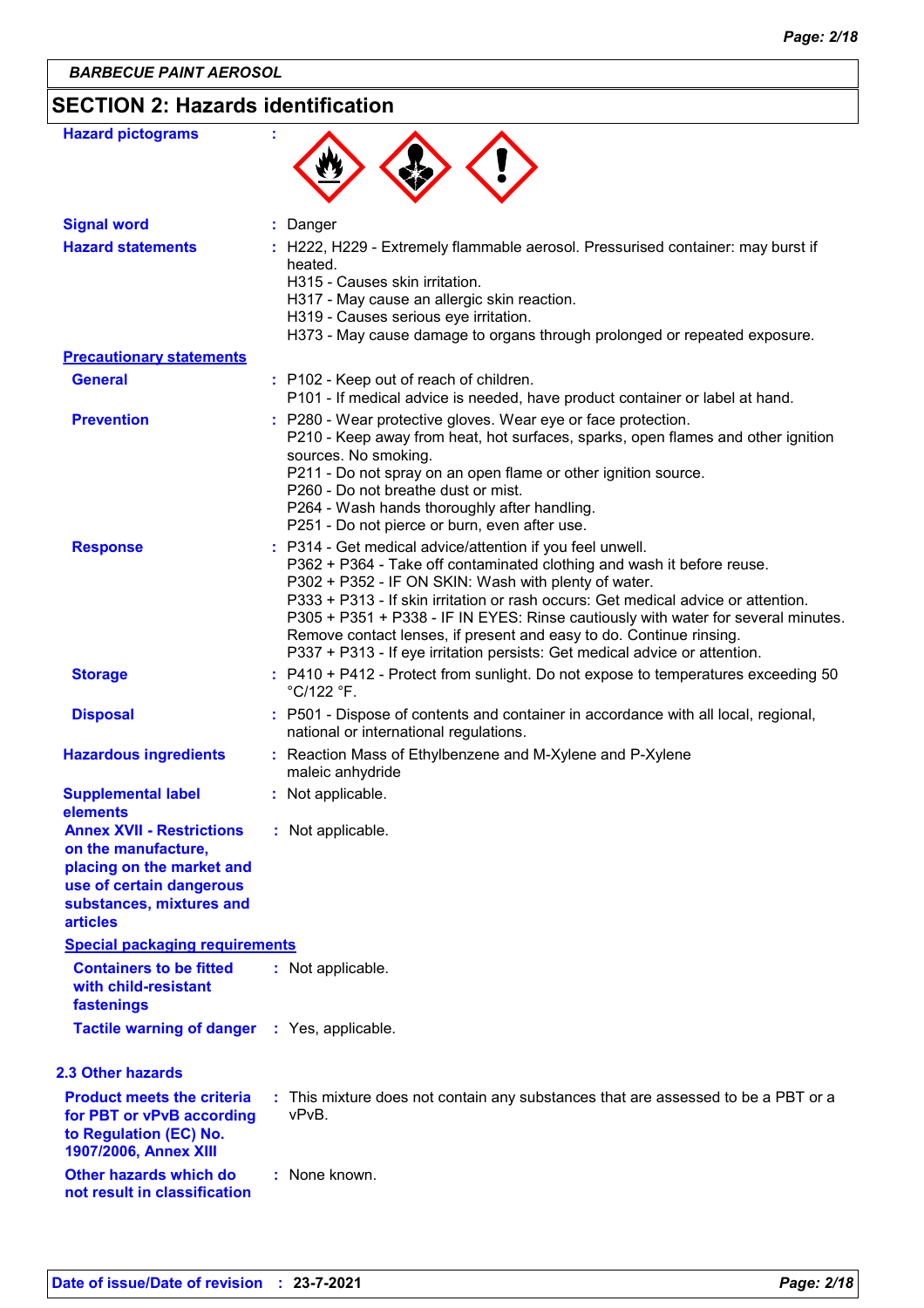# **SECTION 3: Composition/information on ingredients**

| <b>Product/ingredient name</b>                             | <b>Identifiers</b>                                                                    | $\frac{9}{6}$ | <b>Regulation (EC) No.</b><br>1272/2008 [CLP]                                                                                                                                                               | <b>Type</b> |
|------------------------------------------------------------|---------------------------------------------------------------------------------------|---------------|-------------------------------------------------------------------------------------------------------------------------------------------------------------------------------------------------------------|-------------|
| Reaction Mass of Ethylbenzene<br>and M-Xylene and P-Xylene | REACH #:<br>01-2119488216-32                                                          | $≥10 - 20$    | Flam. Liq. 3, H226<br>Acute Tox. 4, H312<br>Acute Tox. 4, H332<br>Skin Irrit. 2, H315<br>Eye Irrit. 2, H319<br><b>STOT SE 3, H335</b><br>STOT RE 2, H373<br>Asp. Tox. 1, H304<br>Aquatic Chronic 3,<br>H412 | $[1]$       |
| xylene                                                     | REACH #:<br>01-2119488216-32<br>EC: 215-535-7<br>CAS: 1330-20-7                       | <1            | Flam. Liq. 3, H226<br>Acute Tox. 4, H312<br>Acute Tox. 4, H332<br>Skin Irrit. 2, H315<br>Eye Irrit. 2, H319<br>STOT SE 3, H335<br>Asp. Tox. 1, H304                                                         | [1] [2]     |
| acetone                                                    | REACH #:<br>01-2119471330-49<br>EC: 200-662-2<br>CAS: 67-64-1<br>Index: 606-001-00-8  | $≤10$         | Flam. Liq. 2, H225<br>Eye Irrit. 2, H319<br><b>STOT SE 3, H336</b><br><b>EUH066</b>                                                                                                                         | [1] [2]     |
| ethylbenzene                                               | REACH #:<br>01-2119489370-35<br>EC: 202-849-4<br>CAS: 100-41-4<br>Index: 601-023-00-4 | $≤0.3$        | Flam. Liq. 2, H225<br>Acute Tox. 4, H332<br><b>STOT RE 2, H373</b><br>(hearing organs)<br>Asp. Tox. 1, H304                                                                                                 | [1] [2]     |
| methanol                                                   | EC: 200-659-6<br>CAS: 67-56-1<br>Index: 603-001-00-X                                  | < 0.1         | Flam. Liq. 2, H225<br>Acute Tox. 3, H301<br>Acute Tox. 3, H311<br>Acute Tox. 3, H331<br>STOT SE 1, H370                                                                                                     | [1] [2]     |
| maleic anhydride                                           | EC: 203-571-6<br>CAS: 108-31-6                                                        | $≤0.1$        | Acute Tox. 4, H302<br>Skin Corr. 1B, H314<br>Resp. Sens. 1, H334<br>Skin Sens. 1A, H317<br><b>STOT RE 1, H372</b><br>(respiratory system)                                                                   | [1] [2]     |
| benzene                                                    | EC: 200-753-7<br>CAS: 71-43-2<br>Index: 601-020-00-8                                  | < 0.1         | Flam. Liq. 2, H225<br>Skin Irrit. 2, H315<br>Eye Irrit. 2, H319<br>Muta. 1B, H340<br>Carc. 1A, H350<br>STOT RE 1, H372<br>Asp. Tox. 1, H304<br>See Section 16 for                                           | [1] [2]     |
|                                                            |                                                                                       |               | the full text of the H<br>statements declared<br>above.                                                                                                                                                     |             |

There are no additional ingredients present which, within the current knowledge of the supplier and in the

concentrations applicable, are classified as hazardous to health or the environment, are PBTs, vPvBs or Substances of equivalent concern, or have been assigned a workplace exposure limit and hence require reporting in this section.

### **Type**

[1] Substance classified with a health or environmental hazard

[2] Substance with a workplace exposure limit

[3] Substance meets the criteria for PBT according to Regulation (EC) No. 1907/2006, Annex XIII

[4] Substance meets the criteria for vPvB according to Regulation (EC) No. 1907/2006, Annex XIII

[5] Substance of equivalent concern

[6] Additional disclosure due to company policy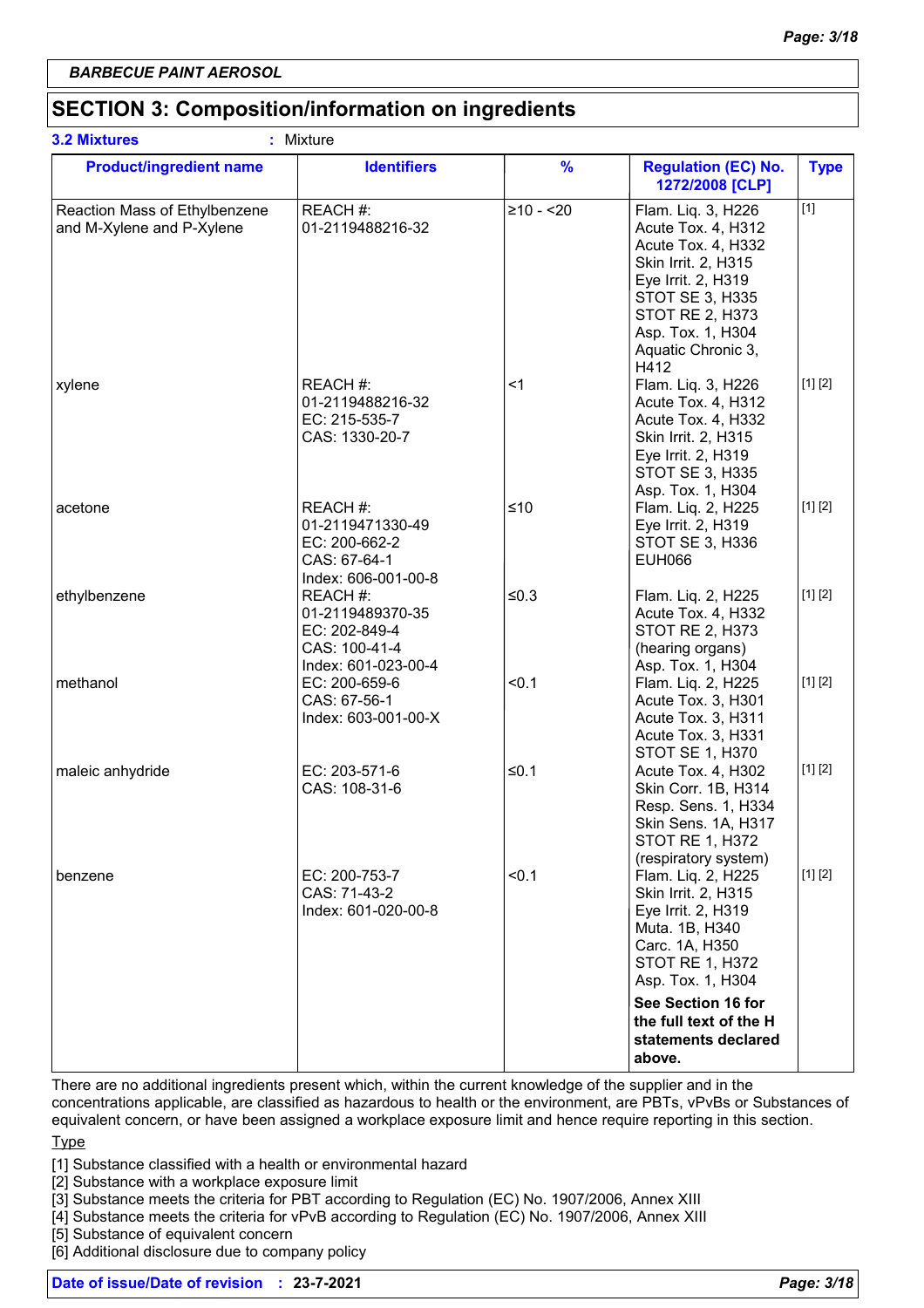# **SECTION 3: Composition/information on ingredients**

Occupational exposure limits, if available, are listed in Section 8.

### **SECTION 4: First aid measures**

| <b>4.1 Description of first aid measures</b> |                                                                                                                                                                                                                                                                          |
|----------------------------------------------|--------------------------------------------------------------------------------------------------------------------------------------------------------------------------------------------------------------------------------------------------------------------------|
| <b>General</b>                               | : In all cases of doubt, or when symptoms persist, seek medical attention. Never give<br>anything by mouth to an unconscious person. If unconscious, place in recovery<br>position and seek medical advice.                                                              |
| <b>Eye contact</b>                           | : Remove contact lenses, irrigate copiously with clean, fresh water, holding the<br>eyelids apart for at least 10 minutes and seek immediate medical advice.                                                                                                             |
| <b>Inhalation</b>                            | : Remove to fresh air. Keep person warm and at rest. If not breathing, if breathing is<br>irregular or if respiratory arrest occurs, provide artificial respiration or oxygen by<br>trained personnel.                                                                   |
| <b>Skin contact</b>                          | : Remove contaminated clothing and shoes. Wash skin thoroughly with soap and<br>water or use recognised skin cleanser. Do NOT use solvents or thinners.                                                                                                                  |
| <b>Ingestion</b>                             | : If swallowed, seek medical advice immediately and show the container or label.<br>Keep person warm and at rest. Do NOT induce vomiting.                                                                                                                                |
| <b>Protection of first-aiders</b>            | : No action shall be taken involving any personal risk or without suitable training. It<br>may be dangerous to the person providing aid to give mouth-to-mouth resuscitation.<br>Wash contaminated clothing thoroughly with water before removing it, or wear<br>gloves. |

### **4.2 Most important symptoms and effects, both acute and delayed**

There are no data available on the mixture itself. The mixture has been assessed following the conventional method of the CLP Regulation (EC) No 1272/2008 and is classified for toxicological properties accordingly. See Sections 2 and 3 for details.

Exposure to component solvent vapour concentrations in excess of the stated occupational exposure limit may result in adverse health effects such as mucous membrane and respiratory system irritation and adverse effects on the kidneys, liver and central nervous system. Symptoms and signs include headache, dizziness, fatigue, muscular weakness, drowsiness and, in extreme cases, loss of consciousness.

Solvents may cause some of the above effects by absorption through the skin. Repeated or prolonged contact with the mixture may cause removal of natural fat from the skin, resulting in non-allergic contact dermatitis and absorption through the skin.

If splashed in the eyes, the liquid may cause irritation and reversible damage.

Ingestion may cause nausea, diarrhea and vomiting.

This takes into account, where known, delayed and immediate effects and also chronic effects of components from short-term and long-term exposure by oral, inhalation and dermal routes of exposure and eye contact.

Contains maleic anhydride. May produce an allergic reaction.

### **4.3 Indication of any immediate medical attention and special treatment needed**

| <b>Notes to physician</b>  | : Treat symptomatically. Contact poison treatment specialist immediately if large<br>quantities have been ingested or inhaled. |
|----------------------------|--------------------------------------------------------------------------------------------------------------------------------|
| <b>Specific treatments</b> | No specific treatment.                                                                                                         |

See toxicological information (Section 11)

# **SECTION 5: Firefighting measures**

| 5.1 Extinguishing media                  |                                                                      |
|------------------------------------------|----------------------------------------------------------------------|
| <b>Suitable extinguishing</b><br>media   | : Recommended: alcohol-resistant foam, $CO2$ , powders, water spray. |
| <b>Unsuitable extinguishing</b><br>media | : Do not use water jet.                                              |
|                                          | 5.2 Special hazards arising from the substance or mixture            |

| <u>The thought makes we writing nominally capacities of mixture</u> |  |                                                                                                         |
|---------------------------------------------------------------------|--|---------------------------------------------------------------------------------------------------------|
| <b>Hazards from the</b><br>substance or mixture                     |  | : Fire will produce dense black smoke. Exposure to decomposition products may<br>cause a health hazard. |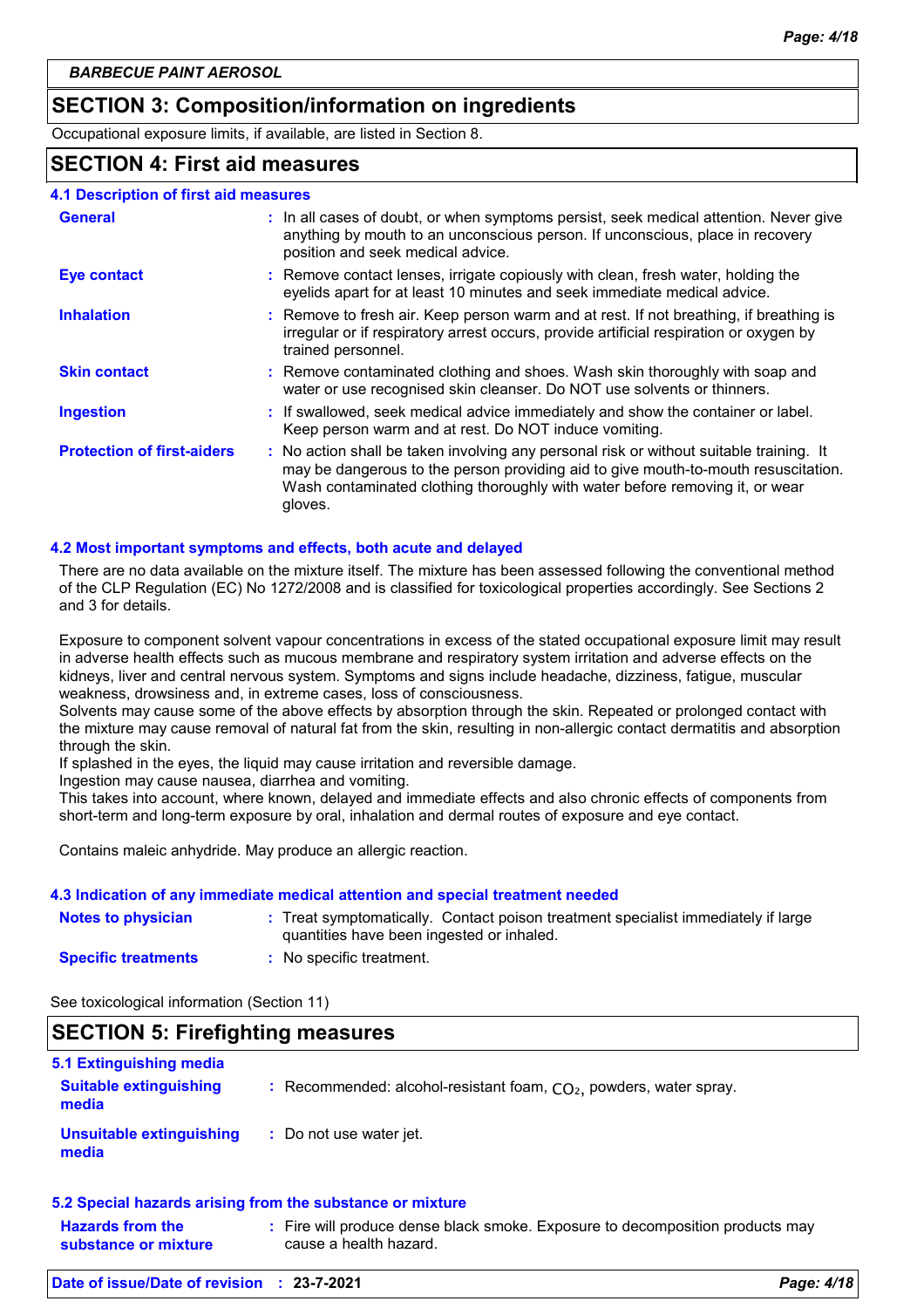# **SECTION 5: Firefighting measures**

| <b>Hazardous combustion</b>                              | Decomposition products may include the following materials: carbon monoxide,            |
|----------------------------------------------------------|-----------------------------------------------------------------------------------------|
| products                                                 | carbon dioxide, smoke, oxides of nitrogen.                                              |
| <b>5.3 Advice for firefighters</b>                       |                                                                                         |
| <b>Special protective actions</b>                        | : Cool closed containers exposed to fire with water. Do not release runoff from fire to |
| for fire-fighters                                        | drains or watercourses.                                                                 |
| <b>Special protective</b><br>equipment for fire-fighters | : Appropriate breathing apparatus may be required.                                      |

# **SECTION 6: Accidental release measures**

| 6.1 Personal precautions, protective equipment and emergency procedures |  |                                                                                                                                                                                                                                                                                    |  |
|-------------------------------------------------------------------------|--|------------------------------------------------------------------------------------------------------------------------------------------------------------------------------------------------------------------------------------------------------------------------------------|--|
| For non-emergency<br>personnel                                          |  | : Exclude sources of ignition and ventilate the area. Avoid breathing vapour or mist.<br>Refer to protective measures listed in sections 7 and 8.                                                                                                                                  |  |
| For emergency responders                                                |  | t If specialised clothing is required to deal with the spillage, take note of any<br>information in Section 8 on suitable and unsuitable materials. See also the<br>information in "For non-emergency personnel".                                                                  |  |
| <b>6.2 Environmental</b><br>precautions                                 |  | : Do not allow to enter drains or watercourses. If the product contaminates lakes,<br>rivers, or sewers, inform the appropriate authorities in accordance with local<br>regulations.                                                                                               |  |
| 6.3 Methods and material<br>for containment and<br>cleaning up          |  | : Contain and collect spillage with non-combustible, absorbent material e.g. sand,<br>earth, vermiculite or diatomaceous earth and place in container for disposal<br>according to local regulations (see Section 13). Preferably clean with a detergent.<br>Avoid using solvents. |  |
| 6.4 Reference to other<br><b>sections</b>                               |  | : See Section 1 for emergency contact information.<br>See Section 8 for information on appropriate personal protective equipment.<br>See Section 13 for additional waste treatment information.                                                                                    |  |

# **SECTION 7: Handling and storage**

The information in this section contains generic advice and guidance. The list of Identified Uses in Section 1 should be consulted for any available use-specific information provided in the Exposure Scenario(s).

| <b>7.1 Precautions for safe</b><br>handling | : Prevent the creation of flammable or explosive concentrations of vapours in air and<br>avoid vapour concentrations higher than the occupational exposure limits.<br>In addition, the product should only be used in areas from which all naked lights and<br>other sources of ignition have been excluded. Electrical equipment should be<br>protected to the appropriate standard.<br>Mixture may charge electrostatically: always use earthing leads when transferring<br>from one container to another.<br>Operators should wear antistatic footwear and clothing and floors should be of the<br>conducting type.<br>Keep away from heat, sparks and flame. No sparking tools should be used.<br>Avoid contact with skin and eyes. Avoid the inhalation of dust, particulates, spray or<br>mist arising from the application of this mixture. Avoid inhalation of dust from<br>sanding.<br>Eating, drinking and smoking should be prohibited in areas where this material is<br>handled, stored and processed.<br>Put on appropriate personal protective equipment (see Section 8).<br>Never use pressure to empty. Container is not a pressure vessel.<br>Always keep in containers made from the same material as the original one.<br>Comply with the health and safety at work laws.<br>Do not allow to enter drains or watercourses.<br>Information on fire and explosion protection<br>Vapours are heavier than air and may spread along floors. Vapours may form<br>explosive mixtures with air. |
|---------------------------------------------|--------------------------------------------------------------------------------------------------------------------------------------------------------------------------------------------------------------------------------------------------------------------------------------------------------------------------------------------------------------------------------------------------------------------------------------------------------------------------------------------------------------------------------------------------------------------------------------------------------------------------------------------------------------------------------------------------------------------------------------------------------------------------------------------------------------------------------------------------------------------------------------------------------------------------------------------------------------------------------------------------------------------------------------------------------------------------------------------------------------------------------------------------------------------------------------------------------------------------------------------------------------------------------------------------------------------------------------------------------------------------------------------------------------------------------------------------------------------------------------------------------------|
|                                             | When operators, whether spraying or not, have to work inside the spray booth,<br>ventilation is unlikely to be sufficient to control particulates and solvent vapour in all                                                                                                                                                                                                                                                                                                                                                                                                                                                                                                                                                                                                                                                                                                                                                                                                                                                                                                                                                                                                                                                                                                                                                                                                                                                                                                                                  |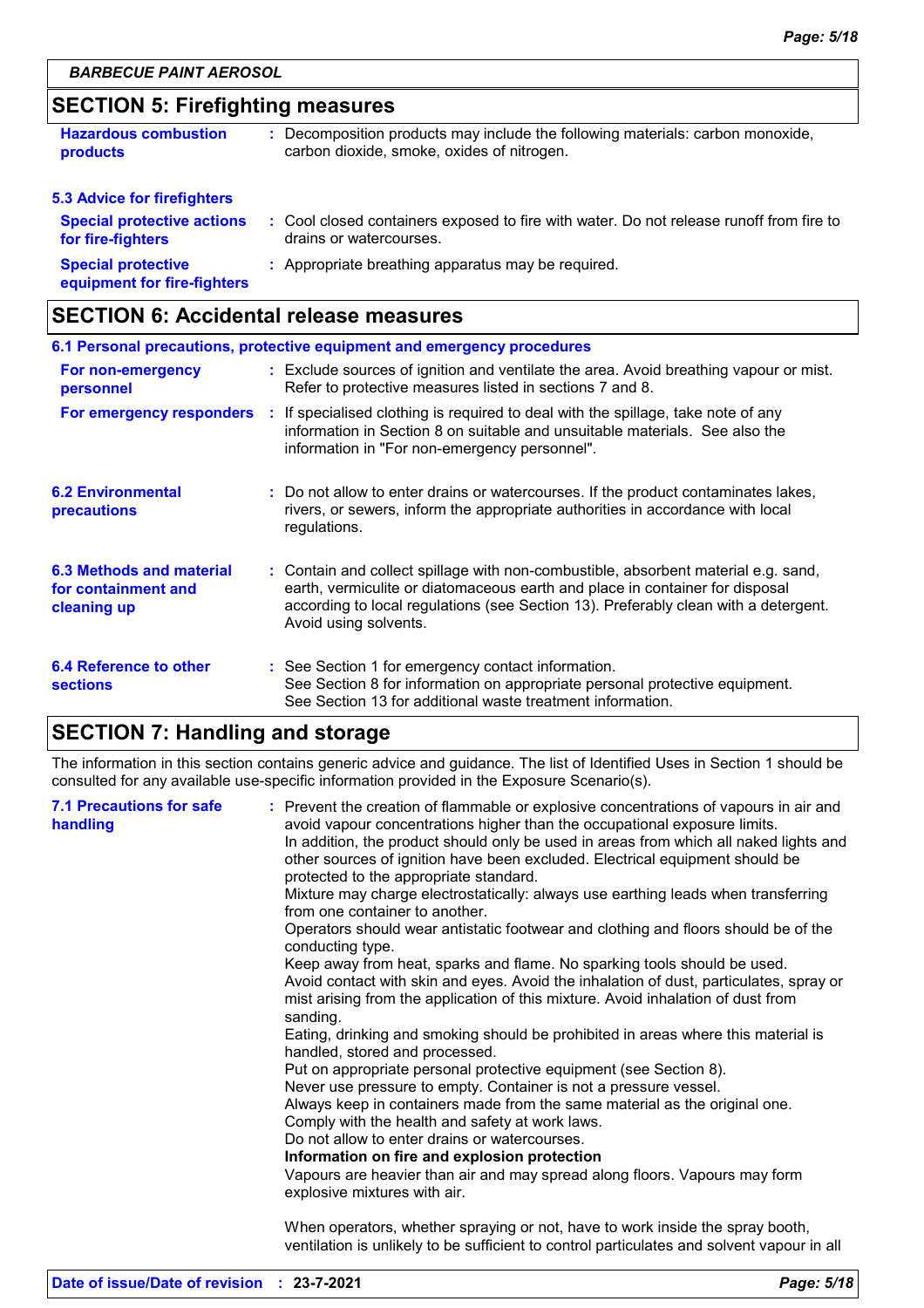### **SECTION 7: Handling and storage**

cases. In such circumstances they should wear a compressed air-fed respirator during the spraying process and until such time as the particulates and solvent vapour concentration has fallen below the exposure limits.

### **7.2 Conditions for safe storage, including any incompatibilities**

Store in accordance with local regulations.

#### **Notes on joint storage**

Keep away from: oxidising agents, strong alkalis, strong acids.

#### **Additional information on storage conditions**

Observe label precautions. Store in a dry, cool and well-ventilated area. Keep away from heat and direct sunlight. Keep away from sources of ignition. No smoking. Prevent unauthorised access. Containers that have been opened must be carefully resealed and kept upright to prevent leakage.

#### **Seveso Directive - Reporting thresholds**

#### **Danger criteria**

| <b>Category</b>  | <b>threshold</b> | Notification and MAPP Safety report threshold |
|------------------|------------------|-----------------------------------------------|
| P <sub>3</sub> a | 150 tonne        | 500 tonne                                     |

#### **7.3 Specific end use(s)**

**Recommendations :**

: Not available. : Not available.

**Industrial sector specific : solutions**

# **SECTION 8: Exposure controls/personal protection**

The information in this section contains generic advice and guidance. Information is provided based on typical anticipated uses of the product. Additional measures might be required for bulk handling or other uses that could significantly increase worker exposure or environmental releases.

### **8.1 Control parameters**

#### **Occupational exposure limits**

| <b>Product/ingredient name</b> | <b>Exposure limit values</b>                                               |  |  |  |
|--------------------------------|----------------------------------------------------------------------------|--|--|--|
| xylene                         | EH40/2005 WELs (United Kingdom (UK), 12/2011). Absorbed                    |  |  |  |
|                                | through skin.                                                              |  |  |  |
|                                | STEL: 441 mg/m <sup>3</sup> 15 minutes.                                    |  |  |  |
|                                | TWA: 50 ppm 8 hours.                                                       |  |  |  |
|                                | TWA: 220 mg/m <sup>3</sup> 8 hours.                                        |  |  |  |
|                                | STEL: 100 ppm 15 minutes.                                                  |  |  |  |
| acetone                        | EH40/2005 WELs (United Kingdom (UK), 12/2011).                             |  |  |  |
|                                | STEL: 3620 mg/m <sup>3</sup> 15 minutes.                                   |  |  |  |
|                                | STEL: 1500 ppm 15 minutes.                                                 |  |  |  |
|                                | TWA: 500 ppm 8 hours.                                                      |  |  |  |
|                                | TWA: 1210 mg/m <sup>3</sup> 8 hours.                                       |  |  |  |
| ethylbenzene                   | EH40/2005 WELs (United Kingdom (UK), 12/2011). Absorbed                    |  |  |  |
|                                | through skin.                                                              |  |  |  |
|                                | STEL: 552 mg/m <sup>3</sup> 15 minutes.                                    |  |  |  |
|                                | STEL: 125 ppm 15 minutes.                                                  |  |  |  |
|                                | TWA: 100 ppm 8 hours.                                                      |  |  |  |
|                                | TWA: 441 mg/m <sup>3</sup> 8 hours.                                        |  |  |  |
| methanol                       | EH40/2005 WELs (United Kingdom (UK), 12/2011). Absorbed                    |  |  |  |
|                                | through skin.                                                              |  |  |  |
|                                | STEL: 333 mg/m <sup>3</sup> 15 minutes.                                    |  |  |  |
|                                | STEL: 250 ppm 15 minutes.<br>TWA: 266 mg/m <sup>3</sup> 8 hours.           |  |  |  |
|                                | TWA: 200 ppm 8 hours.                                                      |  |  |  |
| maleic anhydride               | EH40/2005 WELs (United Kingdom (UK), 12/2011). Inhalation                  |  |  |  |
|                                | sensitiser.                                                                |  |  |  |
|                                |                                                                            |  |  |  |
|                                | STEL: 3 mg/m <sup>3</sup> 15 minutes.<br>TWA: 1 mg/m <sup>3</sup> 8 hours. |  |  |  |
|                                |                                                                            |  |  |  |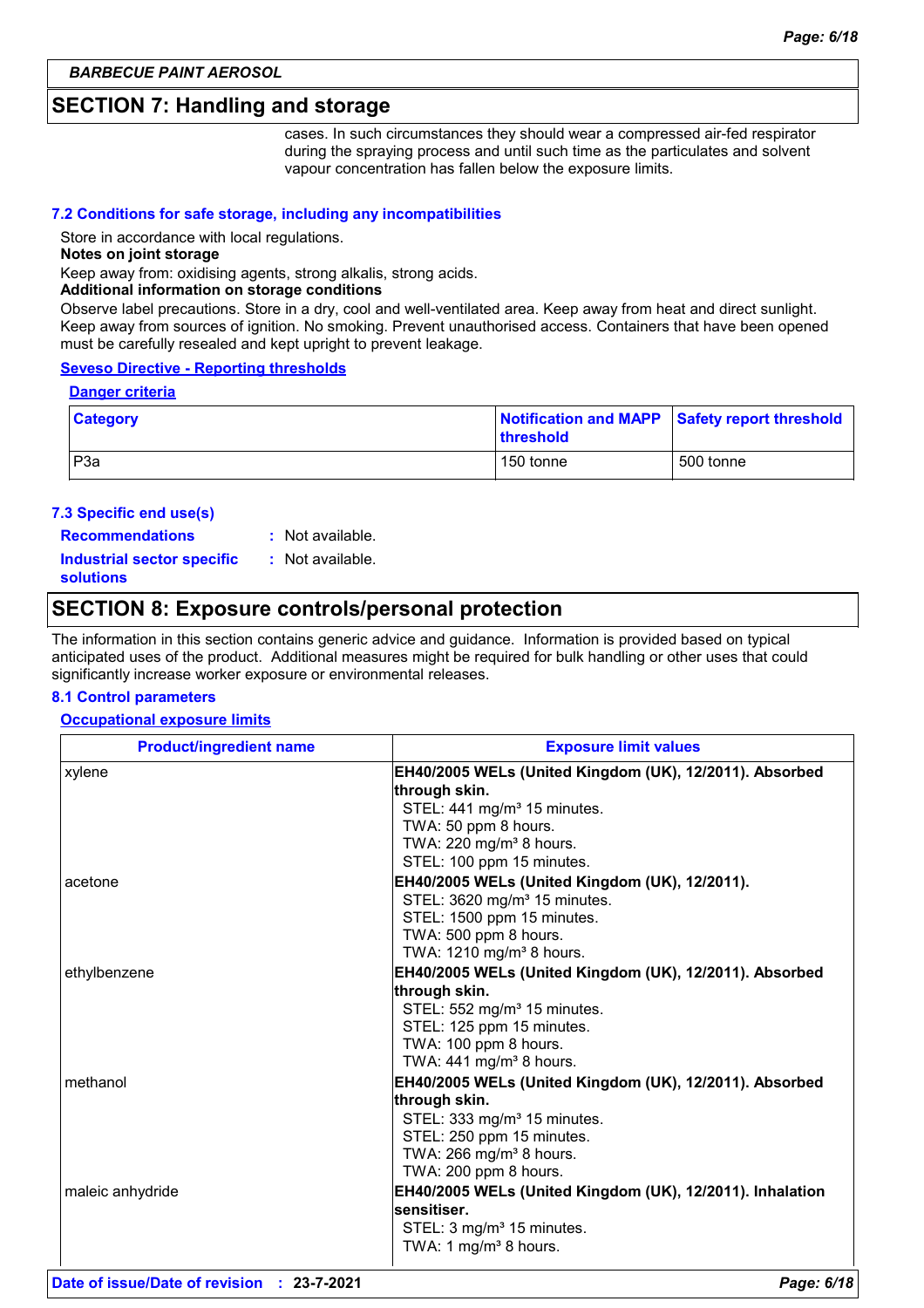# **SECTION 8: Exposure controls/personal protection**

| benzene                                           | EH40/2005 WELs (United Kingdom (UK), 12/2011). Absorbed<br>through skin.<br>TWA: 1 ppm 8 hours.                                                                                                                                                                                                                                                                                                                                                                                                                                                                                                                                                                                                                                                                                                                                                                                                                                                                                                                                  |
|---------------------------------------------------|----------------------------------------------------------------------------------------------------------------------------------------------------------------------------------------------------------------------------------------------------------------------------------------------------------------------------------------------------------------------------------------------------------------------------------------------------------------------------------------------------------------------------------------------------------------------------------------------------------------------------------------------------------------------------------------------------------------------------------------------------------------------------------------------------------------------------------------------------------------------------------------------------------------------------------------------------------------------------------------------------------------------------------|
| <b>Recommended monitoring</b><br>procedures       | If this product contains ingredients with exposure limits, personal, workplace<br>atmosphere or biological monitoring may be required to determine the effectiveness<br>of the ventilation or other control measures and/or the necessity to use respiratory<br>protective equipment. Reference should be made to monitoring standards, such as<br>the following: European Standard EN 689 (Workplace atmospheres - Guidance for<br>the assessment of exposure by inhalation to chemical agents for comparison with<br>limit values and measurement strategy) European Standard EN 14042 (Workplace<br>atmospheres - Guide for the application and use of procedures for the assessment<br>of exposure to chemical and biological agents) European Standard EN 482<br>(Workplace atmospheres - General requirements for the performance of procedures<br>for the measurement of chemical agents) Reference to national guidance<br>documents for methods for the determination of hazardous substances will also be<br>required. |
| <b>DNELS/DMELS</b>                                |                                                                                                                                                                                                                                                                                                                                                                                                                                                                                                                                                                                                                                                                                                                                                                                                                                                                                                                                                                                                                                  |
| No DNELs/DMELs available.                         |                                                                                                                                                                                                                                                                                                                                                                                                                                                                                                                                                                                                                                                                                                                                                                                                                                                                                                                                                                                                                                  |
| <b>PNECs</b>                                      |                                                                                                                                                                                                                                                                                                                                                                                                                                                                                                                                                                                                                                                                                                                                                                                                                                                                                                                                                                                                                                  |
| No PNECs available                                |                                                                                                                                                                                                                                                                                                                                                                                                                                                                                                                                                                                                                                                                                                                                                                                                                                                                                                                                                                                                                                  |
| <b>8.2 Exposure controls</b>                      |                                                                                                                                                                                                                                                                                                                                                                                                                                                                                                                                                                                                                                                                                                                                                                                                                                                                                                                                                                                                                                  |
| <b>Appropriate engineering</b><br><b>controls</b> | : Provide adequate ventilation. Where reasonably practicable, this should be<br>achieved by the use of local exhaust ventilation and good general extraction. If<br>these are not sufficient to maintain concentrations of particulates and solvent<br>vapours below the OEL, suitable respiratory protection must be worn.                                                                                                                                                                                                                                                                                                                                                                                                                                                                                                                                                                                                                                                                                                      |
| <b>Individual protection measures</b>             |                                                                                                                                                                                                                                                                                                                                                                                                                                                                                                                                                                                                                                                                                                                                                                                                                                                                                                                                                                                                                                  |
| <b>Hygiene measures</b>                           | : Wash hands, forearms and face thoroughly after handling chemical products, before<br>eating, smoking and using the lavatory and at the end of the working period.<br>Appropriate techniques should be used to remove potentially contaminated clothing.<br>Contaminated work clothing should not be allowed out of the workplace. Wash<br>contaminated clothing before reusing. Ensure that eyewash stations and safety<br>showers are close to the workstation location.                                                                                                                                                                                                                                                                                                                                                                                                                                                                                                                                                      |
| <b>Eye/face protection</b>                        | : Use safety eyewear designed to protect against splash of liquids.                                                                                                                                                                                                                                                                                                                                                                                                                                                                                                                                                                                                                                                                                                                                                                                                                                                                                                                                                              |
| <b>Skin protection</b>                            |                                                                                                                                                                                                                                                                                                                                                                                                                                                                                                                                                                                                                                                                                                                                                                                                                                                                                                                                                                                                                                  |
| <b>Hand protection</b>                            |                                                                                                                                                                                                                                                                                                                                                                                                                                                                                                                                                                                                                                                                                                                                                                                                                                                                                                                                                                                                                                  |
| <b>Gloves</b>                                     | : When prolonged or frequently repeated contact may occur, a glove with a protection<br>class of 6 (breakthrough time >480 minutes according to EN374) is recommended.<br>Recommended gloves: Viton ® or Nitrile, thickness ≥ 0.38 mm.<br>When only brief contact is expected, a glove with protection class of 2 or higher<br>(breakthrough time > 30 minutes according to EN374) is recommended.<br>Recommended gloves: Nitrile, thickness ≥ 0.12 mm.<br>Gloves should be replaced regularly and if there is any sign of damage to the glove<br>material.                                                                                                                                                                                                                                                                                                                                                                                                                                                                      |
|                                                   | The performance or effectiveness of the glove may be reduced by physical/chemical<br>damage and poor maintenance.                                                                                                                                                                                                                                                                                                                                                                                                                                                                                                                                                                                                                                                                                                                                                                                                                                                                                                                |
| <b>Body protection</b>                            | : Personnel should wear antistatic clothing made of natural fibres or of high-<br>temperature-resistant synthetic fibres.                                                                                                                                                                                                                                                                                                                                                                                                                                                                                                                                                                                                                                                                                                                                                                                                                                                                                                        |
| <b>Other skin protection</b>                      | : Appropriate footwear and any additional skin protection measures should be<br>selected based on the task being performed and the risks involved and should be<br>approved by a specialist before handling this product.                                                                                                                                                                                                                                                                                                                                                                                                                                                                                                                                                                                                                                                                                                                                                                                                        |
| <b>Respiratory protection</b>                     | : If workers are exposed to concentrations above the exposure limit, they must use<br>appropriate, certified respirators.                                                                                                                                                                                                                                                                                                                                                                                                                                                                                                                                                                                                                                                                                                                                                                                                                                                                                                        |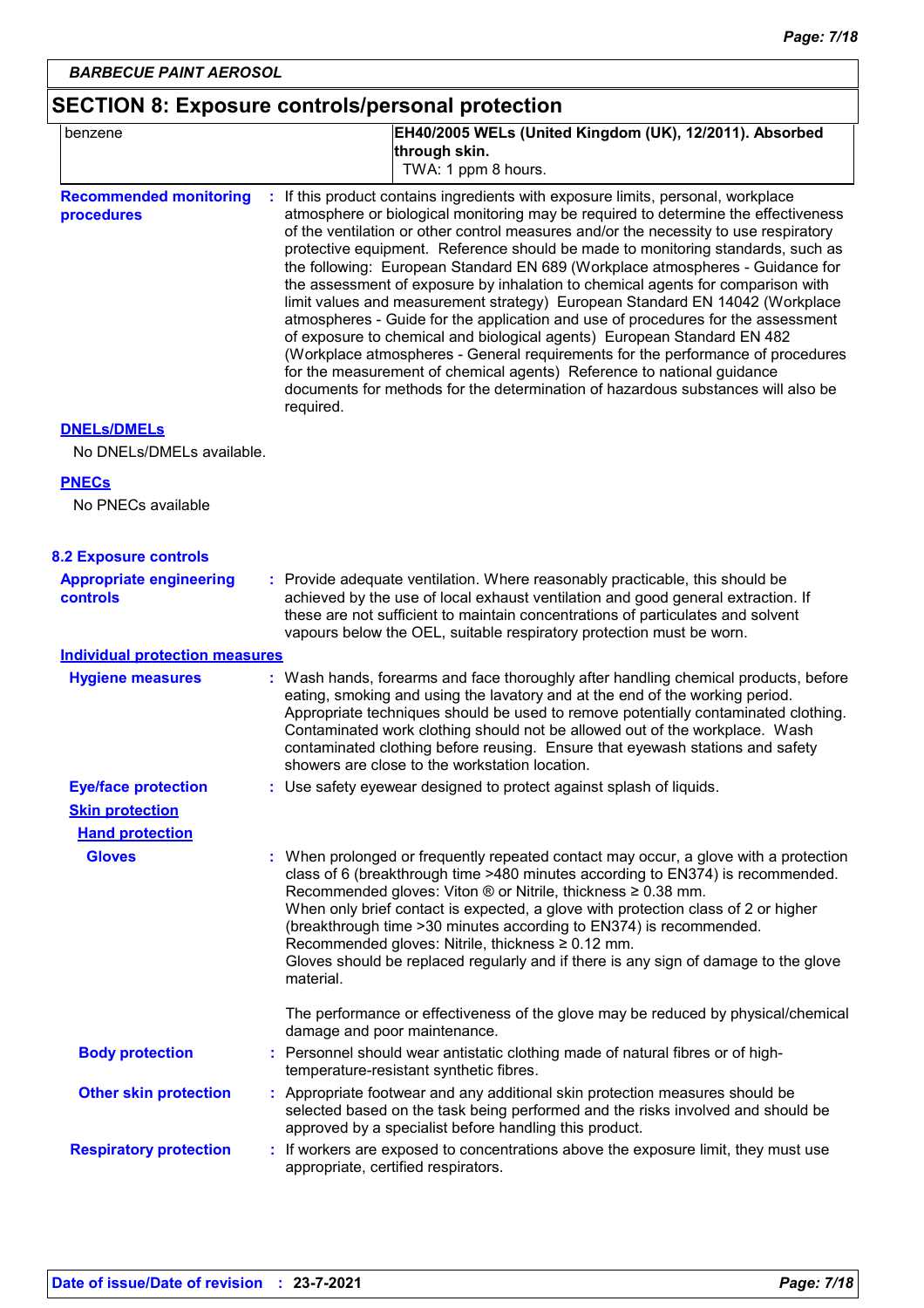### **SECTION 8: Exposure controls/personal protection**

OLD LEAD-BASED PAINTS:

When surfaces are to be prepared for painting, account should be taken of the age of the property and the possibility that lead-pigmented paint might be present. There is a possibility that ingestion or inhalation of scrapings or dust arising from the preparation work could cause health effects. As a working rule you should assume that this will be the case if the age of the property is pre 1960.

Where possible wet sanding or chemical stripping methods should be used with surfaces of this type to avoid the creation of dust. When dry sanding cannot be avoided, and effective local exhaust ventilation is not available, it is recommended that a dust respirator is worn, that is approved for use with lead dusts, and its type selected on the basis of the COSHH assessment, taking into account the Workplace Exposure Limit for lead in air. Furthermore, steps should be taken to ensure containment of the dusts created, and that all practicable measures are taken to clean up thoroughly all deposits of dusts in and around the affected area.

Respiratory protection in case of dust or spray mist formation. (particle filter EN143 type P2) Respiratory protection in case of vapour formation. (half mask with combination filter A2-P2 til concentrations of 0,5 Vol%.)

The current Control of Lead at Work Regulations approved code of practice should be consulted for advice on protective clothing and personal hygiene precautions. Care should also be taken to exclude visitors, members of the household and especially children from the affected area, during the actual work and the subsequent clean up operations. All scrapings, dust, etc. should be disposed of by the professional painting contractor as Hazardous Waste.

Extra precautions will also need to be taken when burning off old lead-based paints because fumes containing lead will be produced. It is recommended that a respirator, approved for use with particulate fumes of lead is selected on the basis of the COSHH assessment, taking into account the Workplace Exposure Limit for lead in air. Similar precautions to those given above about sanding should be taken with reference to protective clothing, disposal of scrapings and dusts, and exclusion of other personnel and especially children from the building during actual work and the subsequent clean up operations.

Avoid the inhalation of dust. Wear suitable face mask if dry sanding. Special precautions should be taken during surface preparation of pre-1960s paint surfaces over wood and metal as they may contain harmful lead.

**Environmental exposure :** Do not allow to enter drains or watercourses. **controls**

# **SECTION 9: Physical and chemical properties**

**9.1. Information on basic physical and chemical properties**

| : Liquid.                     |
|-------------------------------|
| : Various: See label.         |
| $:$ Not available.            |
| $\cdot$ Not available.        |
| $:$ Not available.            |
| : Not available.              |
| $: 34^{\circ}$ C              |
|                               |
| : Closed cup: $-20^{\circ}$ C |
| $:$ Not available.            |
|                               |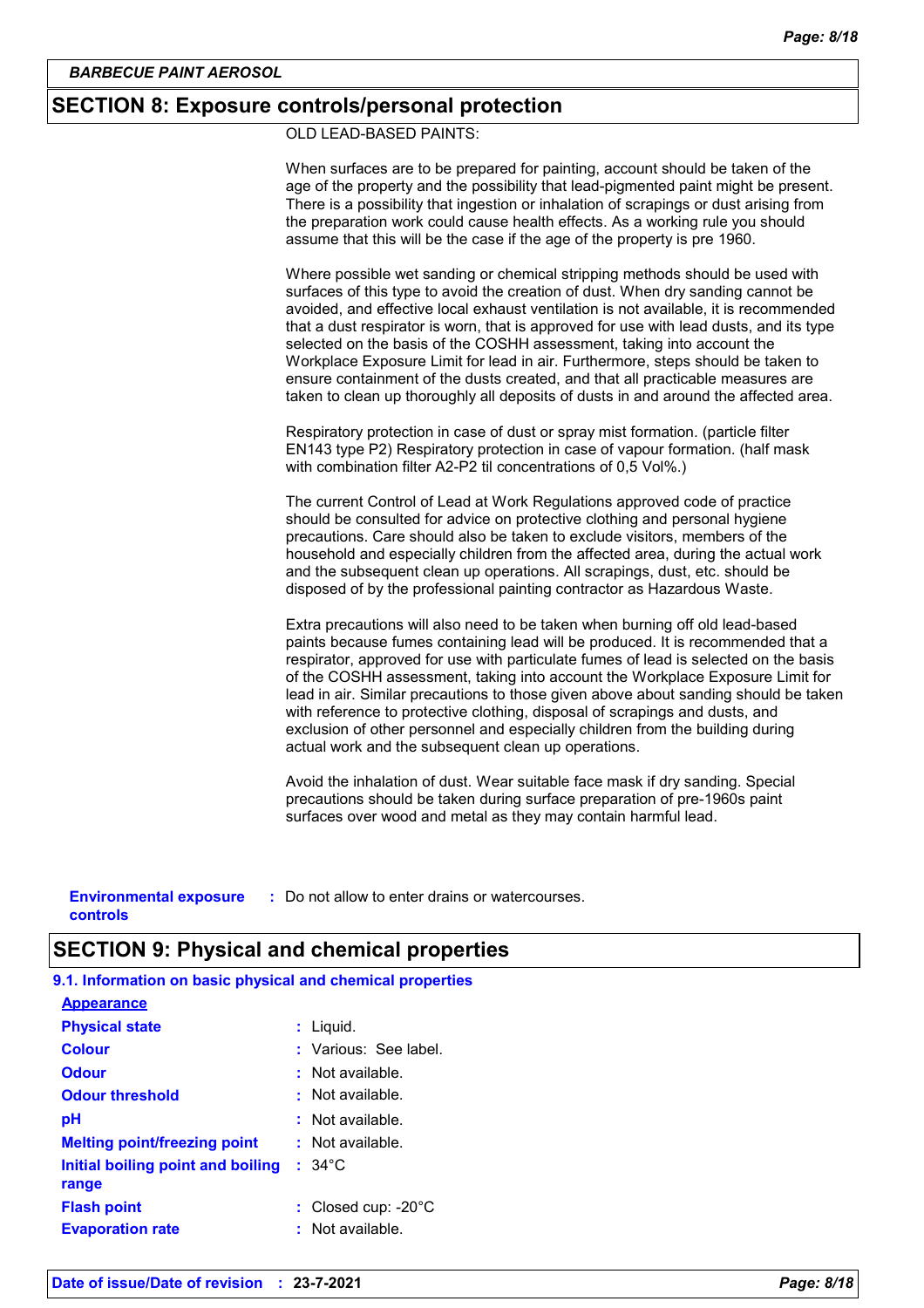# **SECTION 9: Physical and chemical properties**

| <b>Upper/lower flammability or</b><br>explosive limits | $:$ Not available.                                           |
|--------------------------------------------------------|--------------------------------------------------------------|
| <b>Vapour pressure</b>                                 | $:$ Not available.                                           |
| <b>Vapour density</b>                                  | : Not available.                                             |
| <b>Relative density</b>                                | : 2.454                                                      |
| Solubility(ies)                                        | Insoluble in the following materials: cold water.            |
| <b>Partition coefficient: n-octanol/</b><br>water      | : Not available.                                             |
| <b>Auto-ignition temperature</b>                       | $:$ Not available.                                           |
| <b>Decomposition temperature</b>                       | : Not available.                                             |
| <b>Viscosity</b>                                       | : Kinematic (room temperature): $0.12 \text{ cm}^2/\text{s}$ |
| <b>Explosive properties</b>                            | : Not available.                                             |
| <b>Oxidising properties</b>                            | : Not available.                                             |
| 9.2. Other information                                 |                                                              |
| <b>Solubility in water</b>                             | : Not available.                                             |
| <b>Type of aerosol</b>                                 | Spray                                                        |
| <b>Heat of combustion</b>                              | 6.986 kJ/g                                                   |
|                                                        |                                                              |

# **SECTION 10: Stability and reactivity**

| <b>10.6 Hazardous</b><br>decomposition products   | oxidising agents, strong alkalis, strong acids.<br>: Decomposition products may include the following materials: carbon monoxide,<br>carbon dioxide, smoke, oxides of nitrogen. |
|---------------------------------------------------|---------------------------------------------------------------------------------------------------------------------------------------------------------------------------------|
| 10.5 Incompatible materials                       | : Keep away from the following materials to prevent strong exothermic reactions:                                                                                                |
| <b>10.4 Conditions to avoid</b>                   | : When exposed to high temperatures may produce hazardous decomposition<br>products.                                                                                            |
| <b>10.3 Possibility of</b><br>hazardous reactions | : Under normal conditions of storage and use, hazardous reactions will not occur.                                                                                               |
| <b>10.2 Chemical stability</b>                    | : Stable under recommended storage and handling conditions (see Section 7).                                                                                                     |
| <b>10.1 Reactivity</b>                            | : No specific test data related to reactivity available for this product or its ingredients.                                                                                    |

# **SECTION 11: Toxicological information**

### **11.1 Information on toxicological effects**

There are no data available on the mixture itself. The mixture has been assessed following the conventional method of the CLP Regulation (EC) No 1272/2008 and is classified for toxicological properties accordingly. See Sections 2 and 3 for details.

Exposure to component solvent vapour concentrations in excess of the stated occupational exposure limit may result in adverse health effects such as mucous membrane and respiratory system irritation and adverse effects on the kidneys, liver and central nervous system. Symptoms and signs include headache, dizziness, fatigue, muscular weakness, drowsiness and, in extreme cases, loss of consciousness.

Solvents may cause some of the above effects by absorption through the skin. Repeated or prolonged contact with the mixture may cause removal of natural fat from the skin, resulting in non-allergic contact dermatitis and absorption through the skin.

If splashed in the eyes, the liquid may cause irritation and reversible damage.

Ingestion may cause nausea, diarrhea and vomiting.

This takes into account, where known, delayed and immediate effects and also chronic effects of components from short-term and long-term exposure by oral, inhalation and dermal routes of exposure and eye contact.

Contains maleic anhydride. May produce an allergic reaction.

### **Acute toxicity**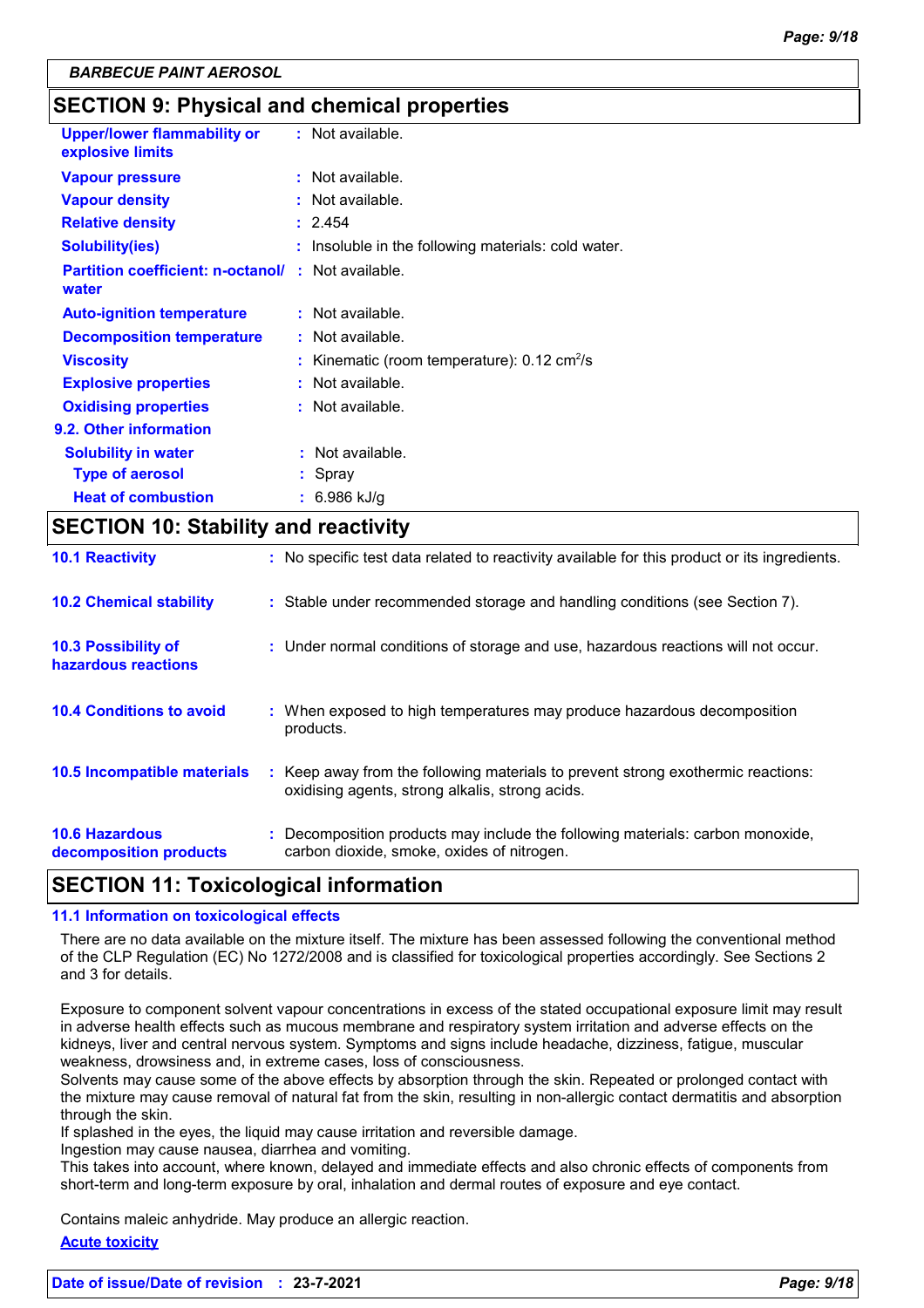# **SECTION 11: Toxicological information**

| <b>Product/ingredient name</b>                       | <b>Result</b>                        | <b>Species</b> | <b>Dose</b> | <b>Exposure</b> |
|------------------------------------------------------|--------------------------------------|----------------|-------------|-----------------|
| <b>Reaction Mass of</b><br>Ethylbenzene and M-Xylene | LD50 Oral                            | Rat            | 4300 mg/kg  |                 |
| and P-Xylene                                         |                                      |                |             |                 |
| acetone                                              | LD50 Intraperitoneal                 | Mouse          | 1297 mg/kg  |                 |
|                                                      | LD50 Intravenous                     | Rat            | 5500 mg/kg  |                 |
|                                                      | LD50 Oral                            | Mouse          | 3 g/kg      |                 |
|                                                      | LD50 Oral                            | Rabbit         | 5340 mg/kg  |                 |
|                                                      | LD50 Oral                            | Rat            | 5800 mg/kg  |                 |
|                                                      | LD50 Oral                            | Rat            | 5800 mg/kg  |                 |
|                                                      | <b>LDLo Dermal</b>                   | Rabbit         | 20 mL/kg    |                 |
|                                                      | LDLo Intraperitoneal                 | Dog            | 8 g/kg      |                 |
|                                                      | LDLo Intraperitoneal                 | Rat            | 500 mg/kg   |                 |
|                                                      | <b>LDLo Intravenous</b>              | Mouse          | 4 g/kg      |                 |
|                                                      | LDLo Intravenous                     | Rabbit         | 1576 mg/kg  |                 |
|                                                      | LDLo Oral                            | Dog            | 8 g/kg      |                 |
|                                                      | <b>LDLo Oral</b>                     | Dog            | 8000 mg/kg  |                 |
|                                                      | LDLo Oral                            | Human          | 714 mg/kg   |                 |
|                                                      | LDLo Route of exposure<br>unreported | Man - Male     | 1159 mg/kg  |                 |
|                                                      | <b>LDLo Subcutaneous</b>             | Dog            | 5 g/kg      |                 |
|                                                      | LDLo Subcutaneous                    | Guinea pig     | 5 g/kg      |                 |
|                                                      | <b>TDLo Intraperitoneal</b>          | Rat            | 1452 mg/kg  |                 |
|                                                      | TDLo Oral                            | Mammal -       | 3.49 g/kg   |                 |
|                                                      |                                      | species        |             |                 |
|                                                      |                                      | unspecified    |             |                 |
|                                                      | <b>TDLo Oral</b>                     | Man - Male     | 2857 mg/kg  |                 |
|                                                      | <b>TDLo Oral</b>                     | Man - Male     | 2857 mg/kg  |                 |
|                                                      | <b>TDLo Oral</b>                     | Rat            | 5 mL/kg     |                 |
| maleic anhydride                                     | LD50 Dermal                          | Guinea pig     | $>20$ g/kg  |                 |
|                                                      | LD50 Dermal                          | Rabbit         | 2620 mg/kg  |                 |
|                                                      | LD50 Intraperitoneal                 | Rat            | 97 mg/kg    |                 |
|                                                      | LD50 Oral                            | Guinea pig     | 390 mg/kg   |                 |
|                                                      | LD50 Oral                            | Mouse          | 465 mg/kg   |                 |
|                                                      | LD50 Oral                            | Rabbit         | 875 mg/kg   |                 |
|                                                      | LD50 Oral                            | Rat            | 400 mg/kg   |                 |

**Conclusion/Summary :** Not available.

### **Acute toxicity estimates**

| <b>Product/ingredient name</b>                 | Oral (mg/<br>kg) | <b>Dermal</b><br>(mg/kg) | <b>Inhalation</b><br>(gases)<br>(ppm) | <b>Inhalation</b><br>(vapours)<br>(mg/l) | <b>Inhalation</b><br>(dusts)<br>and mists)<br>(mg/l) |
|------------------------------------------------|------------------|--------------------------|---------------------------------------|------------------------------------------|------------------------------------------------------|
| 116894                                         | N/A              | 10499.6                  | N/A                                   | 105                                      | N/A                                                  |
| Reaction Mass of Ethylbenzene and M-Xylene and | N/A              | 1100                     | N/A                                   | 11                                       | N/A                                                  |
| P-Xylene                                       |                  |                          |                                       |                                          |                                                      |
| xylene                                         | N/A              | 1100                     | N/A                                   | 11                                       | N/A                                                  |
| ethylbenzene                                   | N/A              | N/A                      | N/A                                   | 11                                       | I N/A                                                |
| methanol                                       | 100              | 300                      | N/A                                   | 3                                        | N/A                                                  |
| maleic anhydride                               | 500              | N/A                      | N/A                                   | N/A                                      | I N/A                                                |

### **Irritation/Corrosion**

| <b>Product/ingredient name</b>                                       | <b>Result</b>            | <b>Species</b> | <b>Score</b> | <b>Exposure</b>             | <b>Observation</b> |
|----------------------------------------------------------------------|--------------------------|----------------|--------------|-----------------------------|--------------------|
| Reaction Mass of<br><b>Ethylbenzene and M-Xylene</b><br>and P-Xylene | Eyes - Mild irritant     | Rabbit         | ٠            | 87 mg                       |                    |
|                                                                      | Eyes - Severe irritant   | Rabbit         | ۰            | 24 hours 5<br>lmg           | -                  |
|                                                                      | Skin - Mild irritant     | Rat            | -            | l8 hours 60<br>microliters  |                    |
|                                                                      | Skin - Moderate irritant | Rabbit         | ۰            | 100%                        |                    |
| l acetone                                                            | Eyes - Mild irritant     | Human          | ۰            | 186300 parts<br>per million |                    |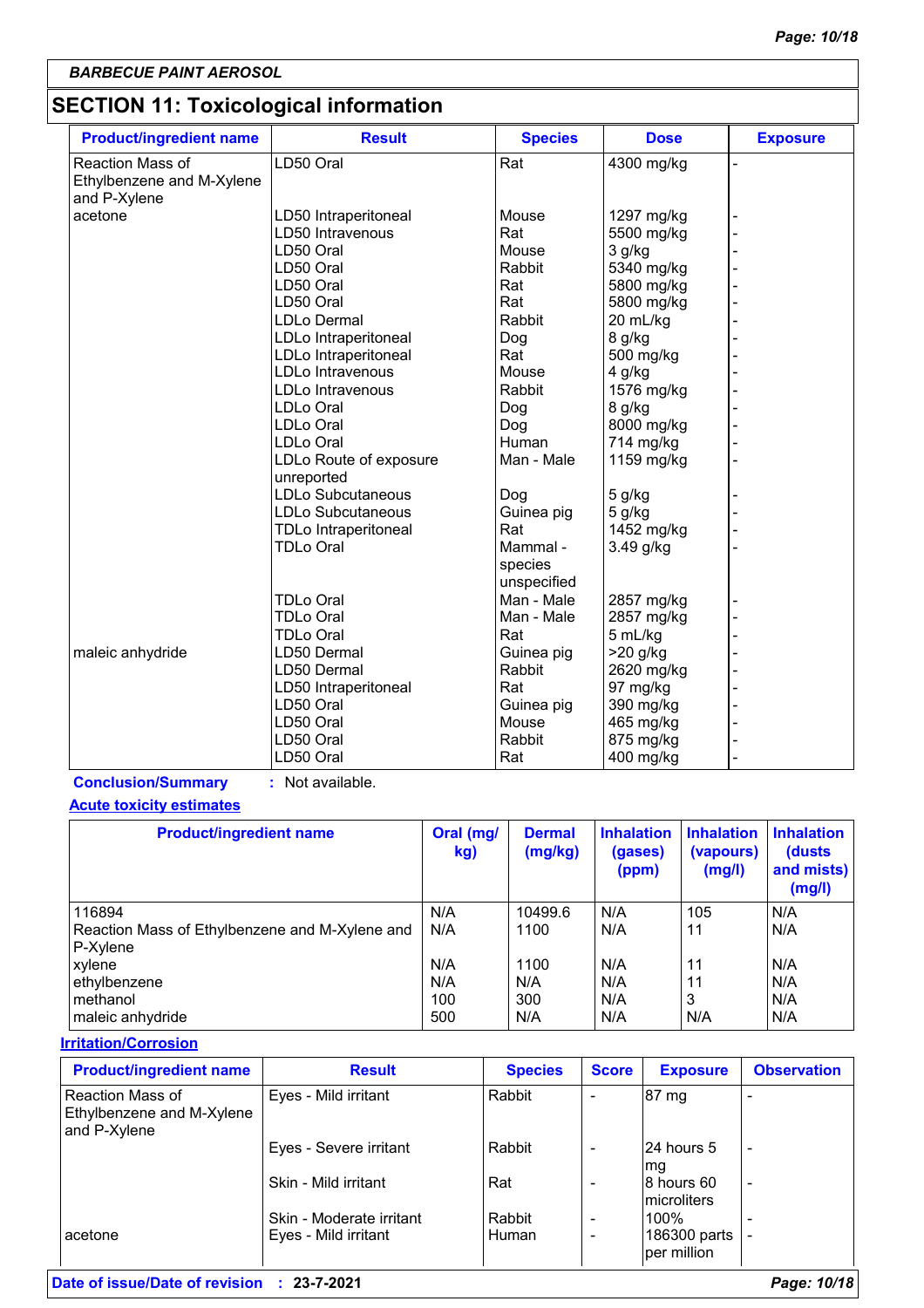# **SECTION 11: Toxicological information**

| <b>SLOTION TT. TUAICOIOGICAI IIIIUITIIAUUII</b>         |                                                |                  |                              |                               |                      |
|---------------------------------------------------------|------------------------------------------------|------------------|------------------------------|-------------------------------|----------------------|
|                                                         | Eyes - Mild irritant                           | Rabbit           |                              | 10 microliters                |                      |
|                                                         | Eyes - Moderate irritant                       | Rabbit           | ÷,                           | 24 hours 20                   |                      |
|                                                         |                                                |                  |                              | milligrams                    |                      |
|                                                         | Eyes - Severe irritant<br>Skin - Mild irritant | Rabbit<br>Rabbit | $\qquad \qquad \blacksquare$ | 20 milligrams<br>24 hours 500 |                      |
|                                                         |                                                |                  | $\blacksquare$               | milligrams                    |                      |
|                                                         | Skin - Mild irritant                           | Rabbit           | $\overline{\phantom{a}}$     | 395                           |                      |
|                                                         |                                                |                  |                              | milligrams                    |                      |
| xylene                                                  | Eyes - Mild irritant                           | Rabbit           |                              | 87 milligrams                 |                      |
|                                                         | Eyes - Severe irritant                         | Rabbit           | $\overline{\phantom{a}}$     | 24 hours 5                    |                      |
|                                                         |                                                |                  |                              | milligrams                    |                      |
|                                                         | Skin - Mild irritant                           | Rat              | $\overline{\phantom{a}}$     | 8 hours 60                    |                      |
|                                                         |                                                |                  |                              | microliters                   |                      |
|                                                         | Skin - Moderate irritant                       | Rabbit           | ۰                            | 24 hours 500                  |                      |
|                                                         |                                                |                  |                              | milligrams                    |                      |
|                                                         | Skin - Moderate irritant                       | Rabbit<br>Rabbit |                              | 100 Percent<br>500            |                      |
| ethylbenzene                                            | Eyes - Severe irritant                         |                  |                              | milligrams                    |                      |
|                                                         | Skin - Mild irritant                           | Rabbit           | $\blacksquare$               | 24 hours 15                   |                      |
|                                                         |                                                |                  |                              | milligrams                    |                      |
| methanol                                                | Eyes - Moderate irritant                       | Rabbit           | $\overline{a}$               | 24 hours 100                  |                      |
|                                                         |                                                |                  |                              | milligrams                    |                      |
|                                                         | Eyes - Moderate irritant                       | Rabbit           |                              | 40 milligrams                 |                      |
|                                                         | Skin - Moderate irritant                       | Rabbit           |                              | 24 hours 20                   |                      |
|                                                         |                                                |                  |                              | milligrams                    |                      |
| maleic anhydride                                        | Eyes - Severe irritant                         | Rabbit           |                              | 1 Percent                     |                      |
| benzene                                                 | Eyes - Moderate irritant                       | Rabbit           | $\overline{a}$               | 88 milligrams                 |                      |
|                                                         | Eyes - Severe irritant                         | Rabbit           | $\overline{\phantom{a}}$     | 24 hours 2                    |                      |
|                                                         |                                                |                  |                              | milligrams                    |                      |
|                                                         | Skin - Mild irritant                           | Rat              | $\overline{\phantom{a}}$     | 8 hours 60                    |                      |
|                                                         |                                                |                  |                              | microliters                   |                      |
|                                                         | Skin - Mild irritant                           | Rabbit           | $\overline{\phantom{a}}$     | 24 hours 15<br>milligrams     |                      |
|                                                         | Skin - Moderate irritant                       | Rabbit           | ÷,                           | 24 hours 20                   |                      |
|                                                         |                                                |                  |                              | milligrams                    |                      |
|                                                         |                                                |                  |                              |                               |                      |
| <b>Conclusion/Summary</b>                               | : Not available.                               |                  |                              |                               |                      |
| <b>Sensitisation</b>                                    |                                                |                  |                              |                               |                      |
| <b>Conclusion/Summary</b>                               | : Not available.                               |                  |                              |                               |                      |
| <b>Mutagenicity</b>                                     |                                                |                  |                              |                               |                      |
| <b>Conclusion/Summary</b>                               | : Not available.                               |                  |                              |                               |                      |
|                                                         |                                                |                  |                              |                               |                      |
| <b>Carcinogenicity</b>                                  |                                                |                  |                              |                               |                      |
| <b>Product/ingredient name</b>                          | <b>Result</b>                                  | <b>Species</b>   |                              | <b>Dose</b>                   | <b>Exposure</b>      |
| Reaction Mass of                                        | Positive - Inhalation - TC                     | Mouse            | $<$ 75 ppm                   |                               | 103 weeks; 5         |
| Ethylbenzene and M-Xylene                               |                                                |                  |                              |                               | days per week        |
| and P-Xylene                                            |                                                |                  |                              |                               |                      |
| <b>Conclusion/Summary</b>                               | : Not available.                               |                  |                              |                               |                      |
| <b>Reproductive toxicity</b>                            |                                                |                  |                              |                               |                      |
|                                                         |                                                |                  |                              |                               |                      |
| <b>Conclusion/Summary</b>                               | : Not available.                               |                  |                              |                               |                      |
| <b>Teratogenicity</b>                                   |                                                |                  |                              |                               |                      |
| <b>Conclusion/Summary</b>                               | : Not available.                               |                  |                              |                               |                      |
| <b>Specific target organ toxicity (single exposure)</b> |                                                |                  |                              |                               |                      |
|                                                         |                                                |                  |                              | <b>Route of</b>               |                      |
|                                                         | <b>Product/ingredient name</b>                 | <b>Category</b>  |                              |                               | <b>Target organs</b> |
|                                                         |                                                |                  |                              | exposure                      |                      |
| Reaction Mass of Ethylbenzene and M-Xylene and P-       |                                                | Category 3       | $\blacksquare$               |                               | Respiratory tract    |
| Xylene                                                  |                                                |                  |                              |                               | irritation           |

acetone Category 3 - Narcotic effects

**Specific target organ toxicity (repeated exposure)**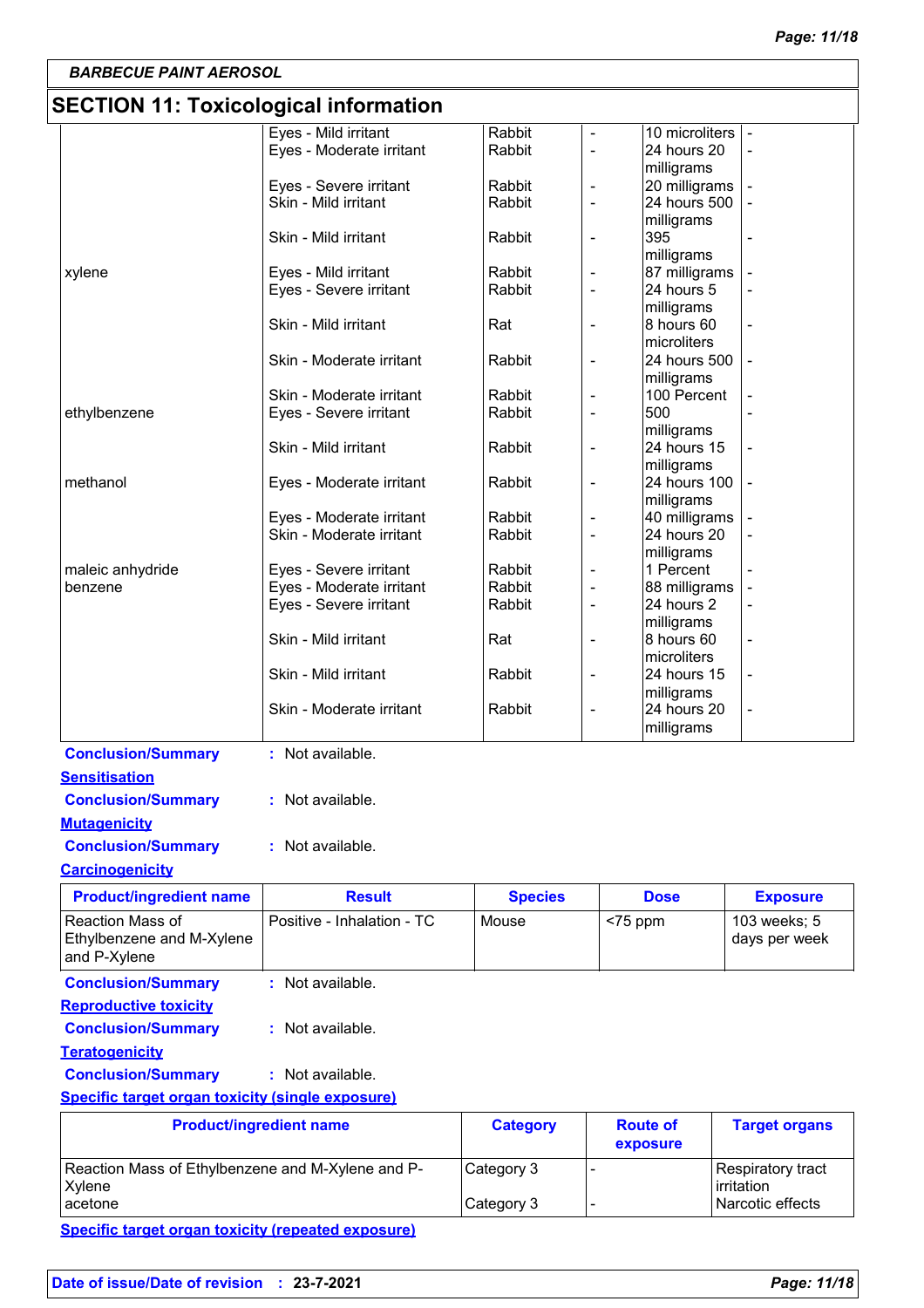# **SECTION 11: Toxicological information**

| <b>Category</b> | <b>Route of</b><br>exposure | <b>Target organs</b> |
|-----------------|-----------------------------|----------------------|
| Category 2      |                             |                      |
| Category 1      |                             | respiratory system   |
|                 |                             |                      |

| <b>Product/ingredient name</b>                          | <b>Result</b>                  |  |
|---------------------------------------------------------|--------------------------------|--|
| Reaction Mass of Ethylbenzene and M-Xylene and P-Xylene | ASPIRATION HAZARD - Category 1 |  |

### **Other information :**

: Not available.

# **SECTION 12: Ecological information**

### **12.1 Toxicity**

There are no data available on the mixture itself. Do not allow to enter drains or watercourses.

The mixture has been assessed following the summation method of the CLP Regulation (EC) No 1272/2008 and is not classified as hazardous to the environment, but contains substance(s) hazardous to the environment. See section 3 for details.

| <b>Product/ingredient name</b>                                | <b>Result</b>                        | <b>Species</b>                                | <b>Exposure</b> |
|---------------------------------------------------------------|--------------------------------------|-----------------------------------------------|-----------------|
| Reaction Mass of<br>Ethylbenzene and M-Xylene<br>and P-Xylene | Acute LC50 8500 µg/l Marine water    | <b>Crustaceans - Palaemonetes</b><br>pugio    | 48 hours        |
|                                                               | Acute LC50 13400 µg/l Fresh water    | Fish - Pimephales promelas                    | 96 hours        |
| acetone                                                       | Acute EC50 11493300 µg/l Fresh water | Algae - Navicula seminulum                    | 96 hours        |
|                                                               | Acute EC50 11727900 µg/l Fresh water | Algae - Navicula seminulum                    | 96 hours        |
|                                                               | Acute EC50 7200000 µg/l Fresh water  | Algae - Selenastrum sp.                       | 96 hours        |
|                                                               | Acute EC50 20.565 mg/l Marine water  | Algae - Ulva pertusa                          | 96 hours        |
|                                                               | Acute LC50 7550000 µg/l Fresh water  | Crustaceans - Asellus aquaticus               | 48 hours        |
|                                                               | Acute LC50 6000000 µg/l Fresh water  | Crustaceans - Gammarus pulex                  | 48 hours        |
|                                                               | Acute LC50 8098000 µg/l Fresh water  | Crustaceans - Ceriodaphnia<br>dubia - Neonate | 48 hours        |
|                                                               | Acute LC50 7460000 µg/l Fresh water  | Daphnia - Daphnia cucullata                   | 48 hours        |
|                                                               | Acute LC50 7810000 µg/l Fresh water  | Daphnia - Daphnia cucullata                   | 48 hours        |
|                                                               | Acute LC50 6900 mg/l Fresh water     | Daphnia - Daphnia magna                       | 48 hours        |
|                                                               | Acute LC50 10000 µg/l Fresh water    | Daphnia - Daphnia magna                       | 48 hours        |
|                                                               | Acute LC50 8800000 µg/l Fresh water  | Daphnia - Daphnia pulex                       | 48 hours        |
|                                                               | Acute LC50 7280000 µg/l Fresh water  | Fish - Pimephales promelas                    | 96 hours        |
|                                                               | Acute LC50 8120000 µg/l Fresh water  | Fish - Pimephales promelas                    | 96 hours        |
|                                                               | Acute LC50 6210000 µg/l Fresh water  | Fish - Pimephales promelas                    | 96 hours        |
|                                                               | Acute LC50 5600 ppm Fresh water      | Fish - Poecilia reticulata                    | 96 hours        |
|                                                               | Acute LC50 8000 ppm Fresh water      | Fish - Oncorhynchus mykiss                    | 96 hours        |
|                                                               | Chronic NOEC 100 ul/L Marine water   | Algae - Skeletonema costatum                  | 72 hours        |
|                                                               | Chronic NOEC 100 ul/L Marine water   | Algae - Skeletonema costatum                  | 96 hours        |
|                                                               | Chronic NOEC 0.5 ml/L Marine water   | Algae - Karenia brevis                        | 96 hours        |
|                                                               | Chronic NOEC 4.95 mg/l Marine water  | Algae - Ulva pertusa                          | 96 hours        |
|                                                               | Chronic NOEC 0.016 ml/L Fresh water  | Crustaceans - Chydoridae                      | 21 days         |
|                                                               | Chronic NOEC 0.016 ml/L Fresh water  | Crustaceans - Maxillopoda                     | 21 days         |
|                                                               | Chronic NOEC 0.016 ml/L Fresh water  | Crustaceans - Daphniidae                      | 21 days         |
|                                                               | Chronic NOEC 0.016 ml/L Fresh water  | Crustaceans - Bosminidae                      | 21 days         |
|                                                               | Chronic NOEC 0.016 ml/L Fresh water  | Crustaceans - Macrothricidae                  | 21 days         |
|                                                               | Chronic NOEC 1 g/L Fresh water       | Daphnia - Daphnia magna                       | 21 days         |
|                                                               | Chronic NOEC 1 g/L Fresh water       | Daphnia - Daphnia magna                       | 21 days         |
|                                                               | Chronic NOEC 0.1 ml/L Fresh water    | Daphnia - Daphnia magna -<br>Neonate          | 21 days         |
|                                                               | Chronic NOEC 0.1 ml/L Fresh water    | Daphnia - Daphnia magna -<br>Neonate          | 21 days         |
|                                                               | Chronic NOEC 0.1 ml/L Fresh water    | Daphnia - Daphnia magna -<br>Neonate          | 21 days         |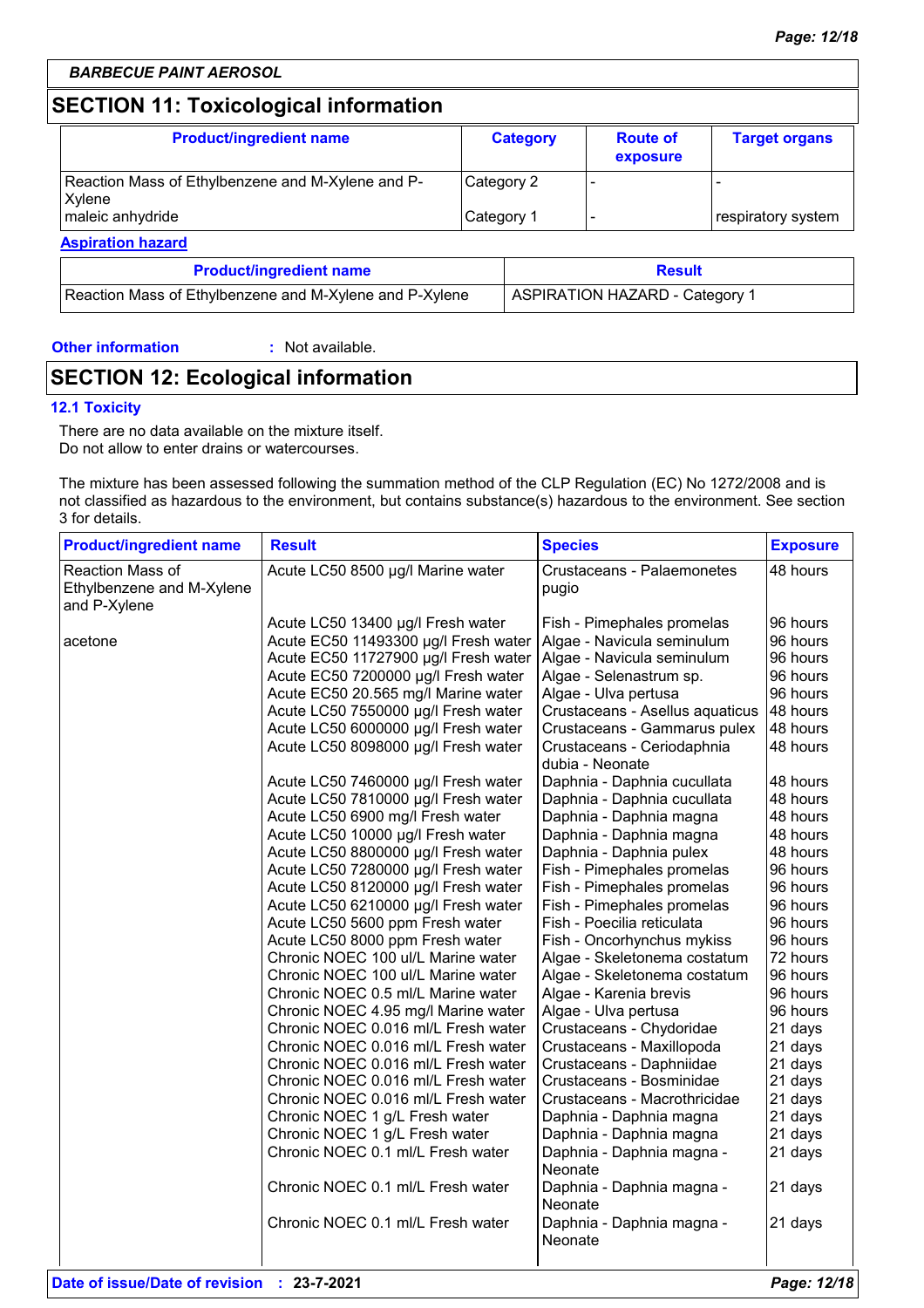# **SECTION 12: Ecological information**

| Fish - Fundulus heteroclitus<br>4 weeks<br>Fish - Fundulus heteroclitus<br>4 weeks<br>Fish - Fundulus heteroclitus<br>4 weeks |
|-------------------------------------------------------------------------------------------------------------------------------|
|                                                                                                                               |
|                                                                                                                               |
|                                                                                                                               |
| 42 days<br>Fish - Gasterosteus aculeatus -                                                                                    |
|                                                                                                                               |
| Fish - Gasterosteus aculeatus -<br>42 days                                                                                    |
|                                                                                                                               |
| Crustaceans - Cypris<br>48 hours                                                                                              |
|                                                                                                                               |
| Crustaceans - Palaemonetes<br>48 hours                                                                                        |
|                                                                                                                               |
| Fish - Lepomis macrochirus -<br>96 hours                                                                                      |
| Juvenile (Fledgling, Hatchling,                                                                                               |
|                                                                                                                               |
| 96 hours<br>Fish - Lepomis macrochirus                                                                                        |
| Fish - Lepomis macrochirus<br>96 hours                                                                                        |
| Fish - Pimephales promelas<br>96 hours                                                                                        |
| Fish - Carassius auratus<br>96 hours                                                                                          |
| 96 hours<br>Algae - Ulva pertusa                                                                                              |
| 96 hours<br>Fish - Lepomis macrochirus                                                                                        |
| 96 hours<br>Algae - Ulva pertusa                                                                                              |
| Fish - Gambusia affinis - Adult<br>96 hours                                                                                   |
| 72 hours<br>Algae - Pseudokirchneriella                                                                                       |
|                                                                                                                               |
| Algae - Selenastrum sp.<br>96 hours                                                                                           |
| Crustaceans - Artemia salina<br>48 hours                                                                                      |
| 96 hours<br>Algae - Scenedesmus                                                                                               |
|                                                                                                                               |
| Daphnia - Daphnia magna<br>21 days                                                                                            |
| Fish - Morone saxatilis -<br>4 weeks                                                                                          |
| Juvenile (Fledgling, Hatchling,                                                                                               |
|                                                                                                                               |
|                                                                                                                               |

**Conclusion/Summary :** Not available.

### **12.2 Persistence and degradability**

| <b>Conclusion/Summary</b> | : Not available. |
|---------------------------|------------------|
|                           |                  |

| <b>Product/ingredient name</b>                                       | <b>Aquatic half-life</b> | <b>Photolysis</b> | Biodegradability |
|----------------------------------------------------------------------|--------------------------|-------------------|------------------|
| <b>Reaction Mass of</b><br>Ethylbenzene and M-Xylene<br>and P-Xvlene |                          |                   | Readily          |

### **12.3 Bioaccumulative potential**

| <b>Product/ingredient name</b> | $LogP_{ow}$ | <b>BCF</b>  | <b>Potential</b> |
|--------------------------------|-------------|-------------|------------------|
| acetone                        | $-0.23$     |             | l low            |
| xylene                         | 3.12        | 8.1 to 25.9 | low              |
| ethylbenzene                   | 3.6         |             | low              |
| l methanol                     | $-0.77$     | ~10         | low              |
| maleic anhydride               | $-2.78$     |             | low              |
| <b>benzene</b>                 | 2.13        |             | low              |

### **12.4 Mobility in soil**

| <b>Soil/water partition</b> |  |
|-----------------------------|--|
| <b>coefficient (Koc)</b>    |  |
| <b>Mobility</b>             |  |

**:** Not available.

**:** Not available.

### **12.5 Results of PBT and vPvB assessment**

This mixture does not contain any substances that are assessed to be a PBT or a vPvB.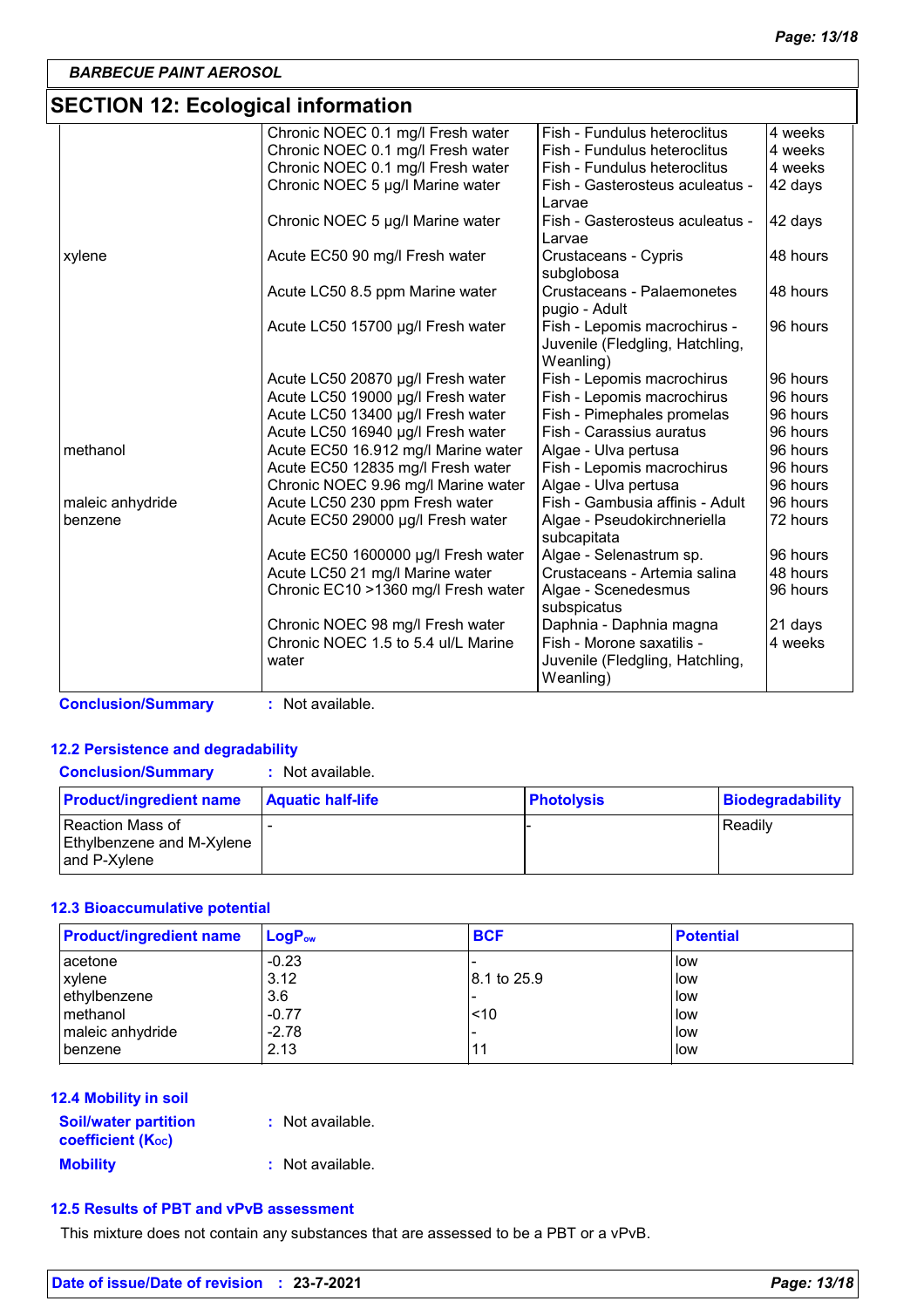# **SECTION 12: Ecological information**

**12.6 Other adverse effects :** No known significant effects or critical hazards.

### **SECTION 13: Disposal considerations**

The information in this section contains generic advice and guidance. The list of Identified Uses in Section 1 should be consulted for any available use-specific information provided in the Exposure Scenario(s).

### **13.1 Waste treatment methods**

| <b>Product</b>                 |                                                                                                                                                                                                                                                                                                                                                                                                                                                                                                                                                    |
|--------------------------------|----------------------------------------------------------------------------------------------------------------------------------------------------------------------------------------------------------------------------------------------------------------------------------------------------------------------------------------------------------------------------------------------------------------------------------------------------------------------------------------------------------------------------------------------------|
| <b>Methods of disposal</b>     | The generation of waste should be avoided or minimised wherever possible.<br>Disposal of this product, solutions and any by-products should at all times comply<br>with the requirements of environmental protection and waste disposal legislation<br>and any regional local authority requirements. Dispose of surplus and non-<br>recyclable products via a licensed waste disposal contractor. Waste should not be<br>disposed of untreated to the sewer unless fully compliant with the requirements of<br>all authorities with jurisdiction. |
| <b>Hazardous waste</b>         | : The classification of the product may meet the criteria for a hazardous waste.                                                                                                                                                                                                                                                                                                                                                                                                                                                                   |
| <b>Disposal considerations</b> | Do not allow to enter drains or watercourses.<br>Dispose of according to all federal, state and local applicable regulations.<br>If this product is mixed with other wastes, the original waste product code may no<br>longer apply and the appropriate code should be assigned.<br>For further information, contact your local waste authority.                                                                                                                                                                                                   |
| <b>Packaging</b>               |                                                                                                                                                                                                                                                                                                                                                                                                                                                                                                                                                    |
| <b>Methods of disposal</b>     | The generation of waste should be avoided or minimised wherever possible. Waste<br>packaging should be recycled. Incineration or landfill should only be considered<br>when recycling is not feasible.                                                                                                                                                                                                                                                                                                                                             |
| <b>Disposal considerations</b> | Using information provided in this safety data sheet, advice should be obtained from<br>the relevant waste authority on the classification of empty containers.<br>Empty containers must be scrapped or reconditioned.<br>Dispose of containers contaminated by the product in accordance with local or<br>national legal provisions.                                                                                                                                                                                                              |
| <b>Type of packaging</b>       | European waste catalogue (EWC)                                                                                                                                                                                                                                                                                                                                                                                                                                                                                                                     |
| <b>CEPE Paint Guidelines</b>   | 15 01 10*<br>packaging containing residues of or contaminated by<br>hazardous substances                                                                                                                                                                                                                                                                                                                                                                                                                                                           |
| <b>Special precautions</b>     | : This material and its container must be disposed of in a safe way. Empty containers<br>or liners may retain some product residues. Do not puncture or incinerate container.                                                                                                                                                                                                                                                                                                                                                                      |

# **SECTION 14: Transport information**

# **Information pertaining to IATA and ADN is considered not relevant since the material is not packaged in the correct approved packaging required of these methods of transport.**

|                                                           | <b>ADR</b>      | <b>IMDG</b>     |
|-----------------------------------------------------------|-----------------|-----------------|
| 14.1 UN number                                            | <b>UN1950</b>   | <b>UN1950</b>   |
| 14.2 UN proper<br>shipping name                           | <b>AEROSOLS</b> | <b>AEROSOLS</b> |
| <b>14.3 Transport</b><br>hazard class(es)<br><b>Class</b> | 2               | 2.1             |
| <b>Subsidiary class</b>                                   | ۰               |                 |
| <b>14.4 Packing group</b>                                 | Not applicable. | Not applicable. |
| Date of issue/Date of revision : 23-7-2021                |                 | Page: 14/18     |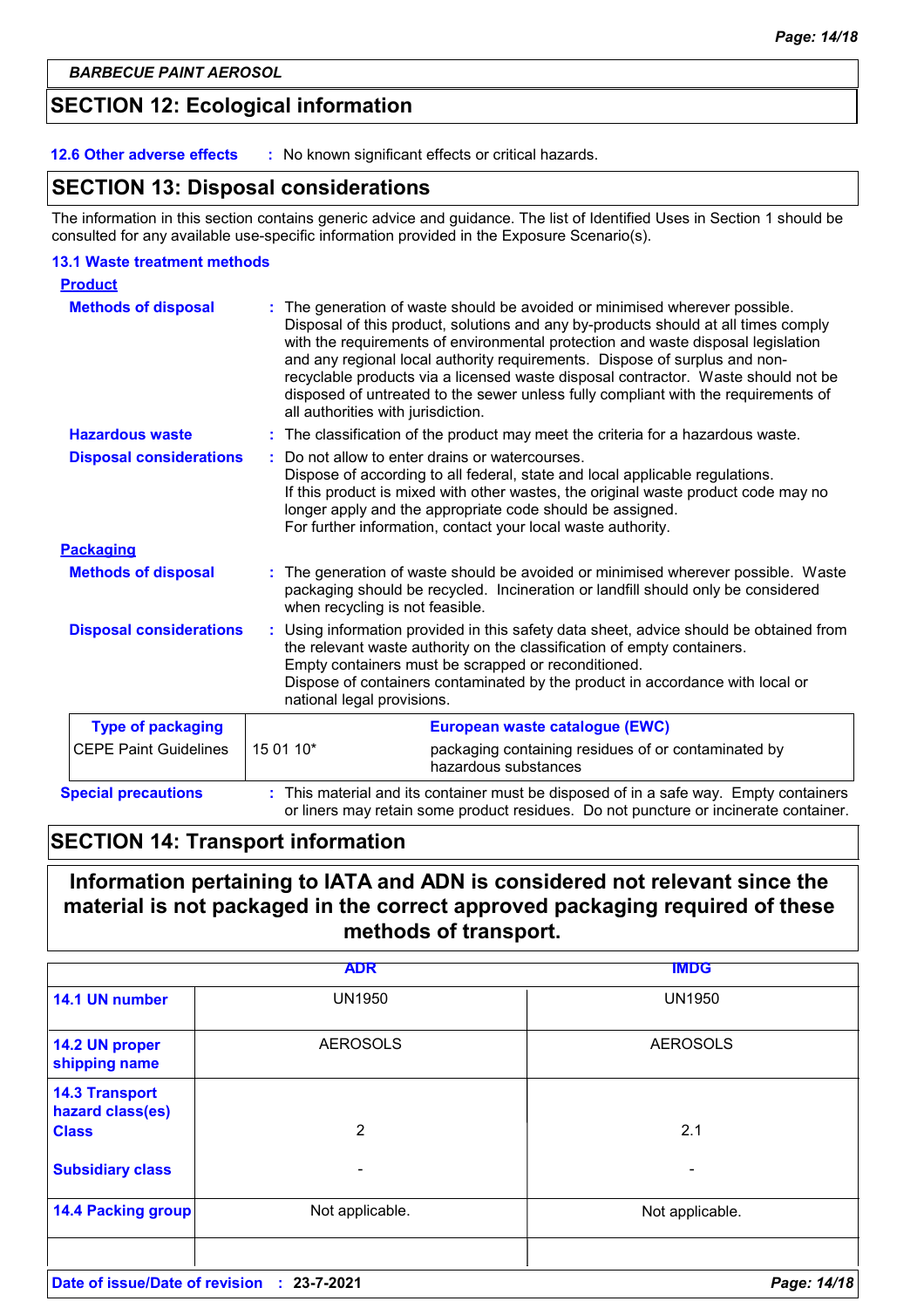### **Information pertaining to IATA and ADN is considered not relevant since the material is not packaged in the correct approved packaging required of these methods of transport.** Not applicable. F-D,S-U **HI/Kemler number 14.5 Environmental hazards 14.6 Special precautions for user :** Not applicable. **Emergency schedules (EmS) Marine pollutant Marine pollutant substances** No. Not available. **Additional information Tunnel code** (D) No. **Transport within user's premises:** always transport in closed containers that are upright and secure. Ensure that persons transporting the product know what to do in the event of an accident or spillage. **14.7 Transport in bulk according to IMO instruments SECTION 15: Regulatory information VOC for Ready-for-Use Mixture :** Not applicable. **15.1 Safety, health and environmental regulations/legislation specific for the substance or mixture Other EU regulations Annex XVII - Restrictions : Not applicable. on the manufacture, placing on the market and use of certain dangerous substances, mixtures and articles Industrial emissions (integrated pollution prevention and control) - Air :** Listed **EU Regulation (EC) No. 1907/2006 (REACH) Annex XIV - List of substances subject to authorisation Annex XIV Substances of very high concern** None of the components are listed, or the component present is below its threshold. None of the components are listed, or the component present is below its threshold. **Ozone depleting substances (1005/2009/EU)** Not listed. **Prior Informed Consent (PIC) (649/2012/EU)** Not listed.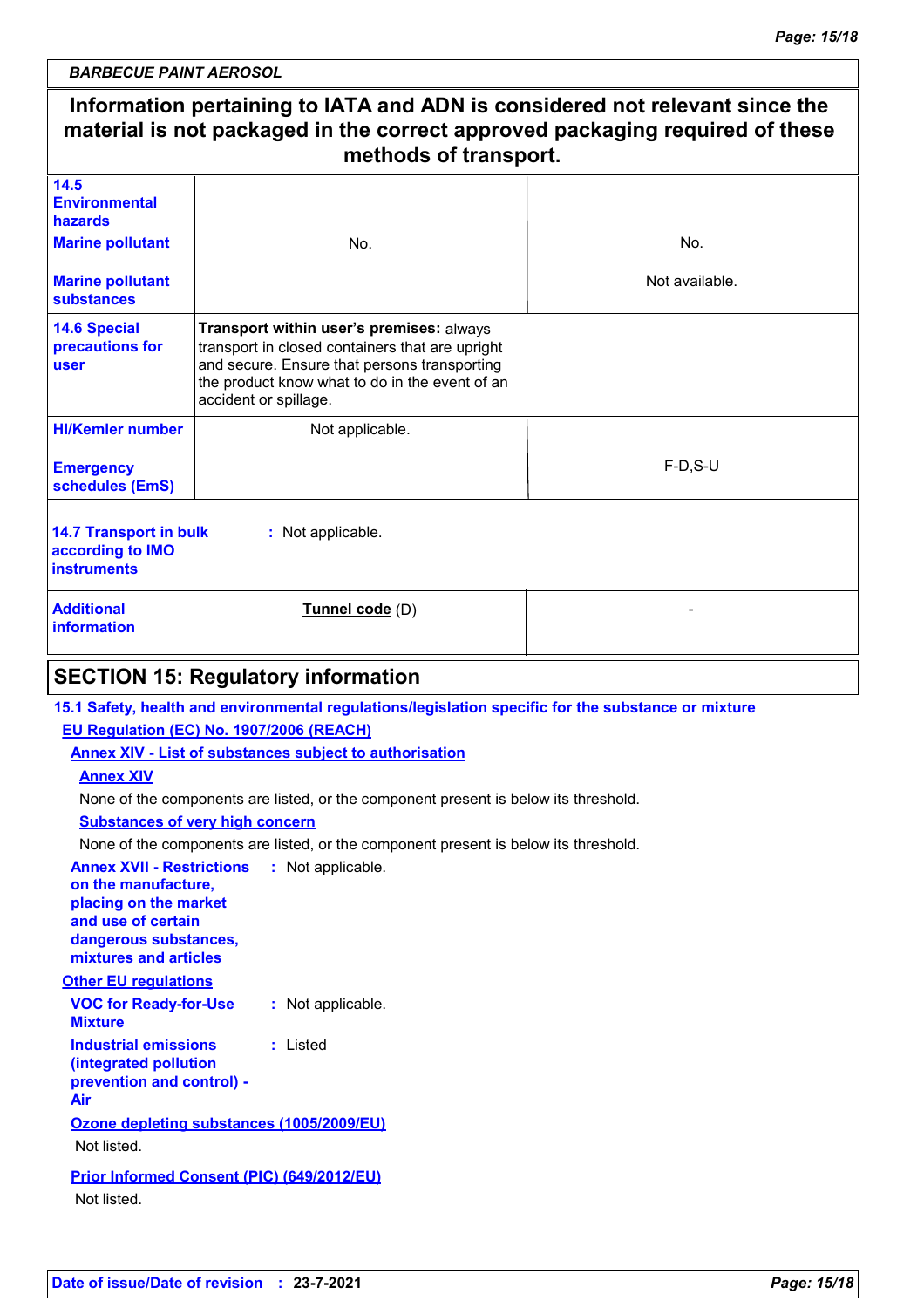# **SECTION 15: Regulatory information**

**Aerosol dispensers : 3** 



### Extremely flammable

### **Seveso Directive**

This product may add to the calculation for determining whether a site is within the scope of the Seveso Directive on major accident hazards.

### **National regulations**

| <b>Product/ingredient name</b>  | <b>List name</b>                                           | Name on list         | <b>Classification</b> | <b>Notes</b> |
|---------------------------------|------------------------------------------------------------|----------------------|-----------------------|--------------|
| IPETROLEUM GASES.<br>ILIQUIFIED | UK Occupational<br>Exposure Limits EH40  gas; LPG<br>l-WEL | lliquefied petroleum | Carc.                 |              |

### **International regulations**

**Chemical Weapon Convention List Schedules I, II & III Chemicals**

Not listed.

### **Montreal Protocol**

Not listed.

### **Stockholm Convention on Persistent Organic Pollutants**

Not listed.

### **Rotterdam Convention on Prior Informed Consent (PIC)**

Not listed.

### **UNECE Aarhus Protocol on POPs and Heavy Metals**

Not listed.

**:** No Chemical Safety Assessment has been carried out.

### **assessment**

**15.2 Chemical safety** 

### **SECTION 16: Other information**

**CEPE code :** 1

 $\nabla$  Indicates information that has changed from previously issued version.

| <b>Abbreviations and acronyms : ATE = Acute Toxicity Estimate</b> | CLP = Classification, Labelling and Packaging Regulation [Regulation (EC) No.<br>1272/2008]<br>DMEL = Derived Minimal Effect Level<br>DNEL = Derived No Effect Level<br>EUH statement = CLP-specific Hazard statement<br>$N/A = Not available$<br>PBT = Persistent, Bioaccumulative and Toxic<br>PNEC = Predicted No Effect Concentration<br><b>RRN = REACH Registration Number</b><br>SGG = Segregation Group<br>vPvB = Very Persistent and Very Bioaccumulative |
|-------------------------------------------------------------------|-------------------------------------------------------------------------------------------------------------------------------------------------------------------------------------------------------------------------------------------------------------------------------------------------------------------------------------------------------------------------------------------------------------------------------------------------------------------|
|                                                                   | Procedure used to derive the classification according to Regulation (EC) No. 1272/2008 [CLP/GHS]                                                                                                                                                                                                                                                                                                                                                                  |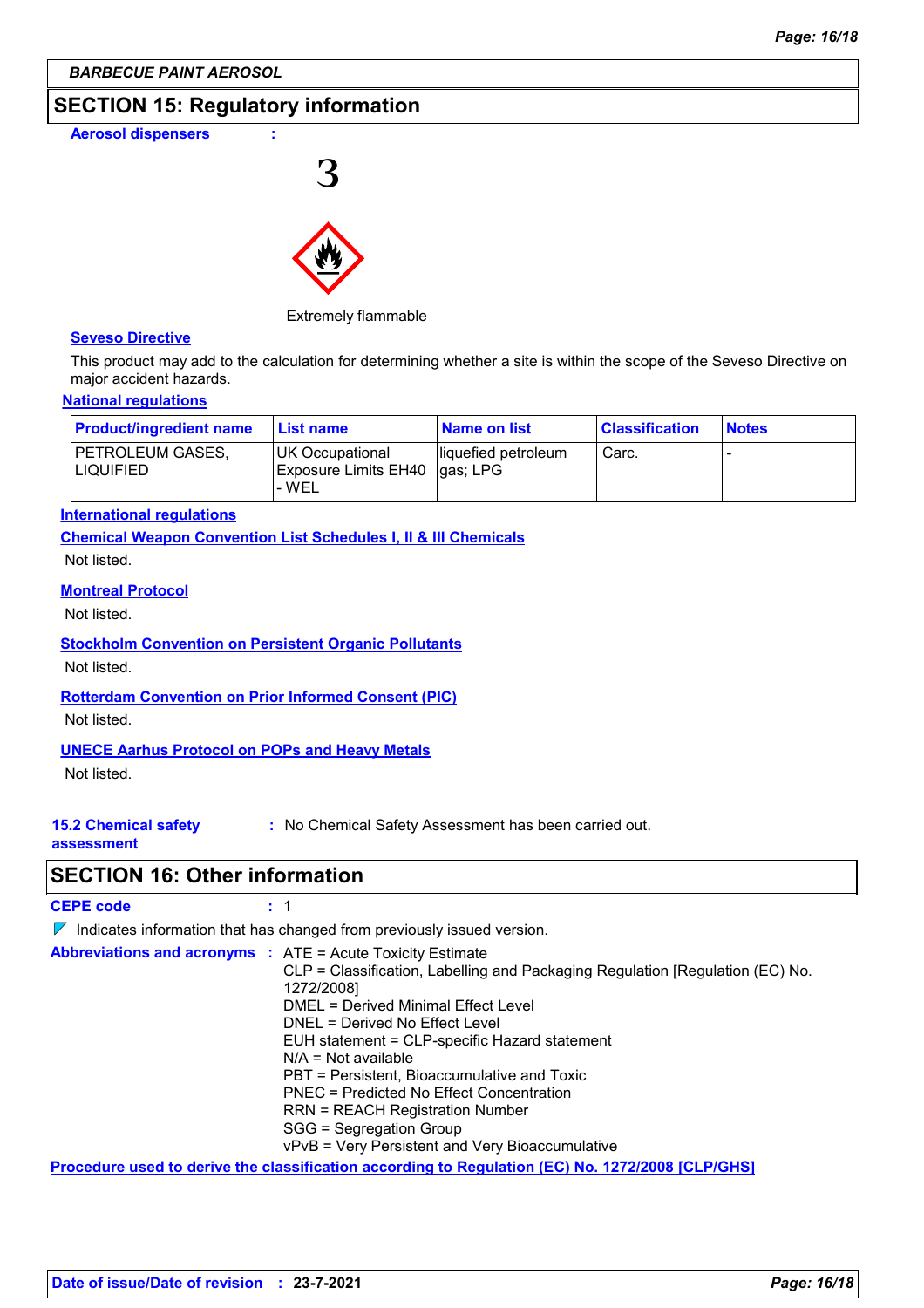# **SECTION 16: Other information**

| <b>Classification</b> | <b>Justification</b>  |
|-----------------------|-----------------------|
| Aerosol 1, H222, H229 | On basis of test data |
| Skin Irrit. 2, H315   | Calculation method    |
| Eye Irrit. 2, H319    | Calculation method    |
| Skin Sens. 1, H317    | Calculation method    |
| ISTOT RE 2. H373      | Calculation method    |

### **Full text of abbreviated H statements**

| H222, H229                                    | Extremely flammable aerosol. Pressurised container: may burst if  |
|-----------------------------------------------|-------------------------------------------------------------------|
|                                               | heated.                                                           |
| H225                                          | Highly flammable liquid and vapour.                               |
| H226                                          | Flammable liquid and vapour.                                      |
| H301                                          | Toxic if swallowed.                                               |
| H302                                          | Harmful if swallowed.                                             |
| H304                                          |                                                                   |
|                                               | May be fatal if swallowed and enters airways.                     |
| H311                                          | Toxic in contact with skin.                                       |
| H312                                          | Harmful in contact with skin.                                     |
| H314                                          | Causes severe skin burns and eye damage.                          |
| H315                                          | Causes skin irritation.                                           |
| H317                                          | May cause an allergic skin reaction.                              |
| H319                                          | Causes serious eye irritation.                                    |
| H331                                          | Toxic if inhaled.                                                 |
| H332                                          | Harmful if inhaled.                                               |
|                                               |                                                                   |
| H334                                          | May cause allergy or asthma symptoms or breathing difficulties if |
|                                               | inhaled.                                                          |
| H335                                          | May cause respiratory irritation.                                 |
| H336                                          | May cause drowsiness or dizziness.                                |
| H340                                          | May cause genetic defects.                                        |
| H350                                          | May cause cancer.                                                 |
| H370                                          | Causes damage to organs.                                          |
| H372                                          | Causes damage to organs through prolonged or repeated             |
|                                               | exposure.                                                         |
| H373                                          |                                                                   |
|                                               | May cause damage to organs through prolonged or repeated          |
|                                               | exposure.                                                         |
| H412                                          | Harmful to aquatic life with long lasting effects.                |
| <b>EUH066</b>                                 | Repeated exposure may cause skin dryness or cracking.             |
|                                               |                                                                   |
| <b>Full text of classifications [CLP/GHS]</b> |                                                                   |
|                                               |                                                                   |
| Acute Tox. 3                                  | <b>ACUTE TOXICITY - Category 3</b>                                |
| Acute Tox. 4                                  | <b>ACUTE TOXICITY - Category 4</b>                                |
| Aerosol 1                                     | <b>AEROSOLS - Category 1</b>                                      |
| <b>Aquatic Chronic 3</b>                      | LONG-TERM (CHRONIC) AQUATIC HAZARD - Category 3                   |
| Asp. Tox. 1                                   | <b>ASPIRATION HAZARD - Category 1</b>                             |
| Carc. 1A                                      | CARCINOGENICITY - Category 1A                                     |
| Eye Irrit. 2                                  | SERIOUS EYE DAMAGE/EYE IRRITATION - Category 2                    |
|                                               |                                                                   |
| Flam. Liq. 2                                  | FLAMMABLE LIQUIDS - Category 2                                    |
| Flam. Liq. 3                                  | FLAMMABLE LIQUIDS - Category 3                                    |
| Muta. 1B                                      | <b>GERM CELL MUTAGENICITY - Category 1B</b>                       |
| Resp. Sens. 1                                 | RESPIRATORY SENSITISATION - Category 1                            |
| Skin Corr. 1B                                 | SKIN CORROSION/IRRITATION - Category 1B                           |
| Skin Irrit. 2                                 | SKIN CORROSION/IRRITATION - Category 2                            |
| Skin Sens. 1                                  | SKIN SENSITISATION - Category 1                                   |
| Skin Sens. 1A                                 | SKIN SENSITISATION - Category 1A                                  |
| STOT RE1                                      | SPECIFIC TARGET ORGAN TOXICITY - REPEATED                         |
|                                               | <b>EXPOSURE - Category 1</b>                                      |
| STOT RE <sub>2</sub>                          | SPECIFIC TARGET ORGAN TOXICITY - REPEATED                         |
|                                               |                                                                   |
|                                               | <b>EXPOSURE - Category 2</b>                                      |
| STOT SE 1                                     | SPECIFIC TARGET ORGAN TOXICITY - SINGLE EXPOSURE -                |
|                                               | Category 1                                                        |
| STOT SE3                                      | SPECIFIC TARGET ORGAN TOXICITY - SINGLE EXPOSURE -<br>Category 3  |

**Date of printing :** 23-7-2021